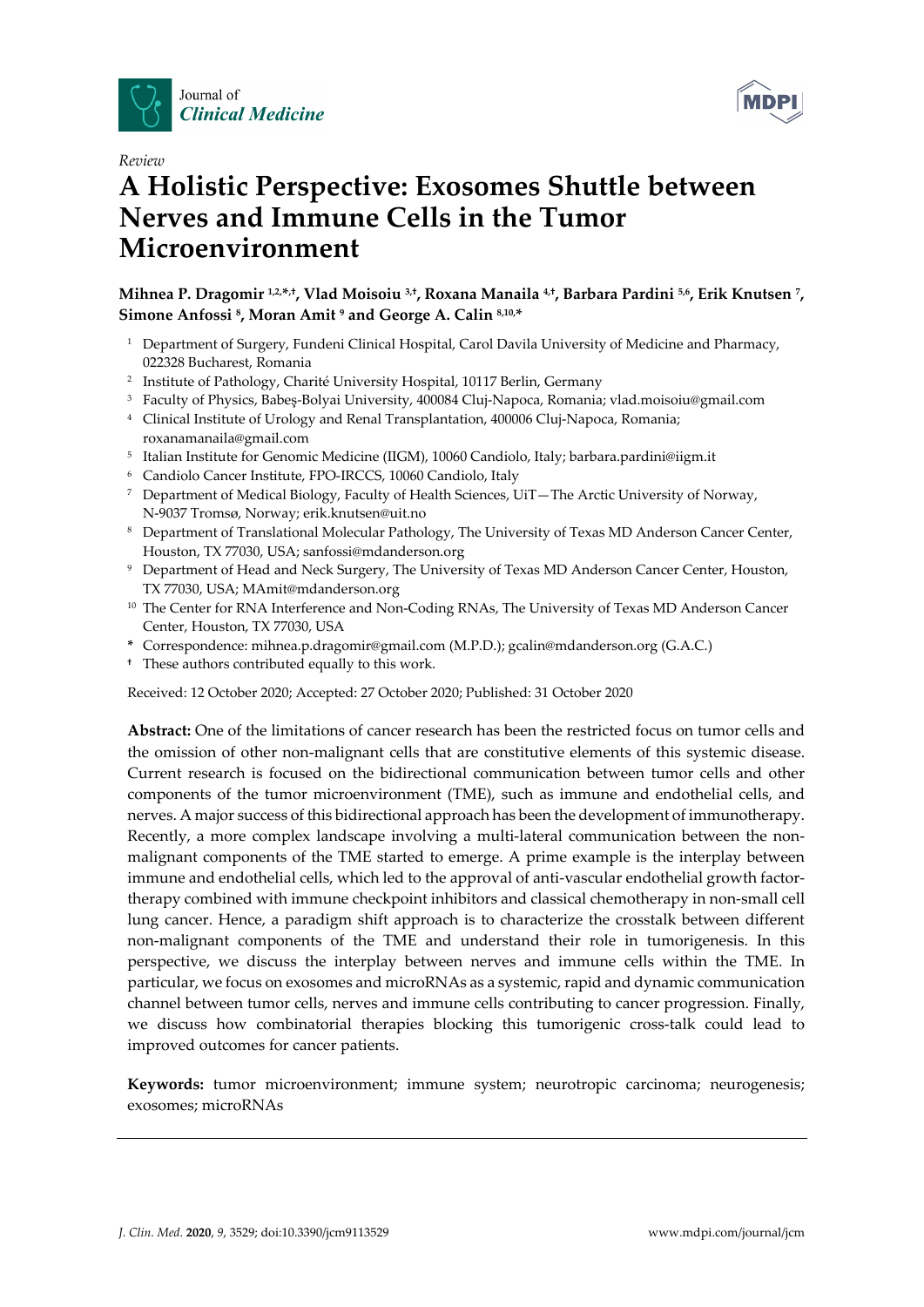#### **1. Introduction**

#### *1.1. A New Perspective on the Tumor Microenvironment*

Cancer is a devastating disease that has become the leading cause of death in developed countries [1], despite enormous efforts to decipher the key molecular events responsible for its onset and progression. All solid tumors are composed of cancer cells embedded between several types of non-malignant specialized cells which are essential to tumorigenesis and comprise the tumor microenvironment (TME) [2]. The TME is a unique environment emerging during tumor progression as a result of the interactions between tumor cells and the host. It is created, continuously modified and dominated by the tumor, which orchestrates molecular and cellular events taking place in surrounding tissues [3]. Apart from cancer cells, the TME is a complex mixture of endothelial cells (responsible for neo-angiogenesis), pericytes, immune cells (responsible for immune distraction and tumor promoting inflammation), fibroblasts, undifferentiated progenitor cells [2] and, according to more recent studies, nerves [4]. Current research focuses mainly on the bidirectional communication between tumor cells and the other components of the TME. An important success of this bidirectional approach was the development of immunotherapy, especially of the monoclonal antibodies against cytotoxic T-lymphocyte-associated protein 4 (CTLA-4) and programmed cell death protein 1 (PD1)/ programmed death-ligand 1 (PD-L1). Unfortunately, only a minority of cancer patients attain complete response to immunotherapy [5], thus novel therapeutic strategies must be developed. A growing body of evidence suggest that elements of the TME can directly influence each other, an example being the interplay between immune and endothelial cells. Innate immunity cells can alter vascular endothelial growth factor (VEGF) receptor expression [6,7]. This led to the association of anti-VEGF-A therapy with immune checkpoint inhibitors and classical chemotherapy in non-small cell lung cancer (NSCLC). Very interestingly, this combination led to prolonged overall survival (OS) of treatment-naive stage IV NSCLC patients [8]. It may be speculated that the three drugs do not act separately, but together: the cytotoxic activity of the chemotherapy combined with the vascular permeabilization induced by the anti-VEGF-A provoke an important release of tumor antigens, hence aiding the immune checkpoint therapy [6]. This example underscores a completely new approach to cancer treatment based on the disruption of the cross-talk between the different non-malignant components of the TME. Along similar lines, recent evidence suggests that there is an interplay between nerves and immune cells within the TME [9]. We consider that understanding this relationship could lead to new combinatorial therapies that might improve cancer outcomes. Of note, both immune cells and neurons are spread throughout the body and can communicate in areas distant from the tumor. Therefore, the communication mechanism must be systemic, and dynamic.

Quail and Joyce reported many examples of heterotypic signaling within the elements of TME which involved classical paracrine signaling loops of cytokines or growth factors and their receptors [10]. Together with these key mechanisms of intercellular communication within the TME, extracellular vesicles (EVs) have emerged as an additional way of cell–cell communication [11]. In many types of solid tumor, cancer-derived exosomes from the primary tumor "prepare" the microenvironment to form a pro-tumorigenic niche, and direct bone marrow-derived progenitors to enhance and promote metastatic dissemination [12]. For example, exosomes derived from aggressive melanoma cells increased growth and metastasis of primary tumors, and programmed bone marrowderived cells at the pre-metastatic site to acquire a pro-angiogenic phenotype. Interestingly, the mechanism was due to the transport via exosomes of the receptor tyrosine kinase MET Proto-Oncogene (MET) that, if inhibited, impaired pro-metastatic effects [13]. Hence, we allege that exosomes and their cargo might contribute to this complex interplay.

## *1.2. Exosomes and microRNAs Represent a Systemic, and Dynamic Communication Channel between the Components of the Tumor Microenvironment*

Traditionally, intercellular communication was thought to be mediated through direct cell–cell contact or via transfer of secreted chemical messenger or macromolecules such as hormones [14]. In the last two decades, a third mechanism for intercellular communication has emerged that involves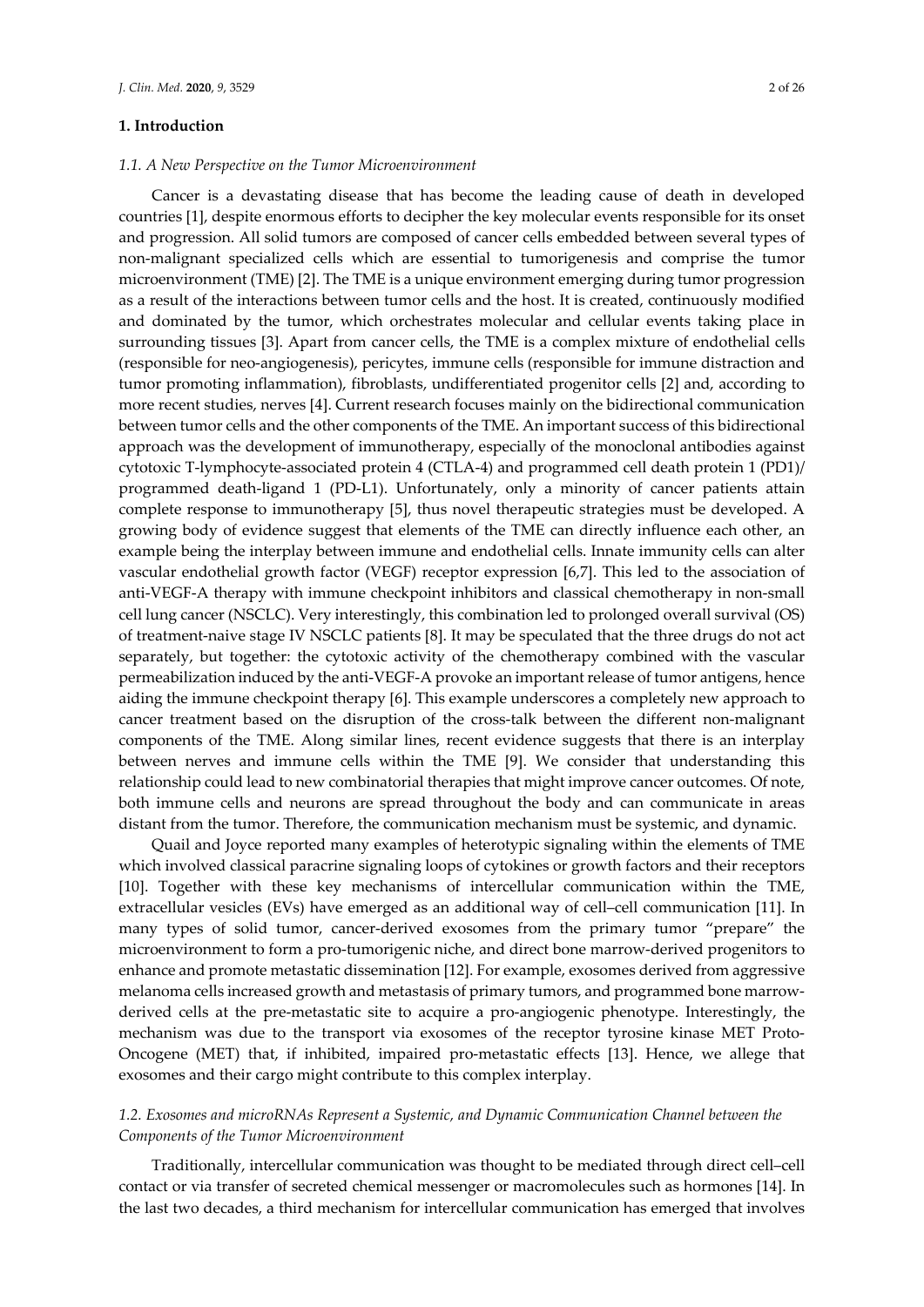intercellular transfer of EVs [15]. There are various types of secreted EVs that have distinct structural and biochemical properties depending on their intracellular site of origin; however, they are still poorly characterized and there is lack of a consensus in the nomenclature [16]. Exosomes, a specific subtype of EVs, play a significant role in intercellular communication by serving as a carrier for the transfer of membrane and cytosolic proteins, lipids, and RNA between cells. They arise intracellularly via inward budding of the cell membrane of the endosomes and are released upon exocytosis of multivesicular bodies [17,18]. Exosomes have a spherical structure, limited by a lipid bilayer, a 40– 100 nm size in diameter, and a cup-shaped appearance by electron microscopy. Exosomes display specific protein markers such as tetraspanins (CD63, CD9), heat shock proteins (HSP70 and HSP90) as well as a wide range of other proteins which dictate the cell types they target [19].

Each cell type is able to turn on exosomes' biogenesis depending on the physiological state and further control the sorting of exosomal cargo [20]. The secretion of exosomes can be spontaneous or induced depending on the cell type and environmental changes, such as hypoxia. T cells, mastocytes, and resting B cells secrete detectable levels of exosomes into the blood following the activation of specific cell surface receptors [21]. By contrast, most tumor cell lines and other immune cells, such as dendritic cells (DC) and macrophages, constitutively secrete exosomes in vitro [21]. In addition, tumor cells release exosomes at a greater rate than normal cells [21].

Exosomes and other EVs represent the way donor cells communicate with recipient cells and influence their gene expression [22]. Exosomes have antigen-dependent immune functions, as they carry antigenic material and peptide–major histocompatibility complex (MHC) but also antigen independent immune functions. RNA sequencing and proteome analyses of exosomes revealed that these vesiclescarry both proteins and RNA molecules, including messenger RNAs (mRNA), and noncoding RNAs (ncRNAs), such as microRNAs (miRNAs) and long non-coding RNAs (lncRNAs) [23– 25], which are transferred to recipient cells [26]. As exosomes enter their target cells and release their cargo, they modulate cell functions and even prompt identity switching [26]. The first to describe the cell–cell communication mediated by RNAs included in exosomes was Valadi et al. in 2007: exosomes carried miRNAs and other RNAs from one cell to another and, when released in the target cell, were able to interact with the gene expression machinery to modify the gene expression profile of the recipient cell [27].

The role of miRNAs as mediators for intercellular communication with a hormone-like mechanism has also recently been described [23,28]. Tumor-derived exosomes containing miRNAs can in fact directly modify tumor cell invasiveness and motility through modification of the TME [29,30]. Interestingly, the ectopic expression of miR-409 in normal prostate fibroblasts conferred a cancer-associated stroma-like phenotype and the release of this miRNA via exosomes was able to promote tumorigenesis and epithelial-mesenchymal transition (EMT) through repression of Ras suppressor 1 (RUS1) and stromal antigen 2 (STAG2) [31].

Here, we focus on tumor-secreted exosomes and their miRNA cargo as an alternative communication channel between the tumor, immune, and nerve cells. Recent research has highlighted the impact of tumor-derived exosomes on the immunosuppressive TME and on tumorassociated nerve cells.

## **2. Communication between Nerve Cells and Cancer Cells**

## *2.1. Nerves within the Tumor Microenvironment Can Either Promote or Inhibit Tumorigenesis*

The autonomic nervous system is the part of the peripheral nervous system which maintains body homeostasis by relaying information between the central nervous system (CNS) and the periphery (sensors and effectors) [32]. The autonomic nervous system is further divided in the sympathetic (SNS) and parasympathetic nervous systems (PSNS). Both the SNS and PSNS have an afferent nerve fibers connected to special sensory organs (nociceptors, chemosensors, pH sensors) and an efferent component honing on effectors represented by smooth muscles, cardiac muscles and glands. The specific cellular architecture of the autonomous afferents consists of a series of two neurons connected within peripheric ganglions: a preganglionic neuron originating within the CNS,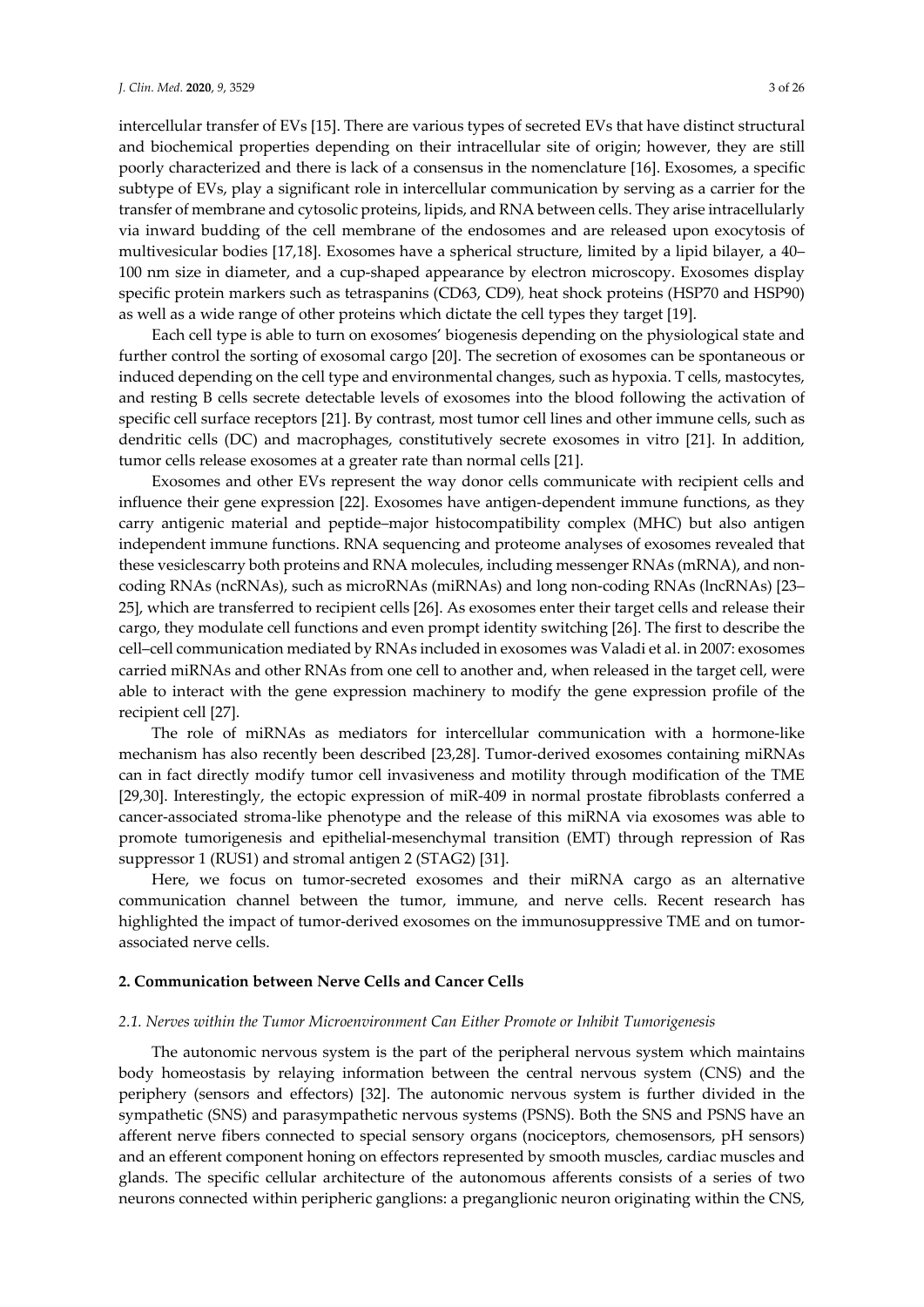and a postganglionic neuron linked to effectors. The unique localization of postganglionic neurons outside the CNS but also outside the tissue they innervate have two important consequences: on the one hand, being outside the CNS, postganglionic neurons are in a position to adapt their transcription, translation and cytoskeletal dynamics to the TME they innervate independently of the CNS. Similarly, emerging evidence suggest that sensory neurons and the TME exert mutual influence on each other [33]. On the other hand, because of the location of postganglionic neuron bodies outside the malignant tissue, studies focusing on the malignant tissue itself fail to capture the molecular signals of postganglionic neurons, resulting in an underappreciation of their effect on the TME. SNS and PSNS exert their function through a series of specific transmitters and cognate receptors. A summary of the adrenergic and cholinergic receptor subtypes, effectors and ligands is presented in Table 1.

| Receptor       | Subtype                   | Effector                                                                                          | Ligand                    |
|----------------|---------------------------|---------------------------------------------------------------------------------------------------|---------------------------|
| Adrenergic     | alpha 1                   | Gq: 1PLC, 1PIP <sub>3</sub> , 1DAG, 1Ca <sup>2+</sup>                                             | adrenaline, noradrenaline |
| receptors (AR) | alpha 2                   | Gi: JAC, JcAMP                                                                                    | adrenaline, noradrenaline |
|                | beta 1                    | Gs: ↑AC, ↑cAMP                                                                                    | adrenaline, noradrenaline |
|                | beta 2                    | Gs: ↑AC, ↑cAMP                                                                                    | adrenaline, noradrenaline |
|                | beta 3                    | Gs: ↑AC, ↑cAMP                                                                                    | adrenaline, noradrenaline |
| Cholinergic    | Nicotinic                 | $\uparrow$ Na <sup>+</sup> , $\uparrow$ K <sup>+</sup>                                            | acetylcholine, nicotine   |
| receptors      | Muscarinic M <sub>1</sub> | Gq: 1 PLC, 1 PIP3, 1 DAG,                                                                         | acetylcholine, muscarine  |
|                |                           | $\uparrow$ Ca2+                                                                                   |                           |
|                | Muscarinic M <sub>2</sub> | Gi: JAC, JcAMP                                                                                    | acetylcholine, muscarine  |
|                | Muscarinic M <sub>3</sub> | $G_q$ : $\uparrow$ PLC, $\uparrow$ PIP <sub>3</sub> , $\uparrow$ DAG, $\uparrow$ Ca <sup>2+</sup> | acetylcholine, muscarine  |
|                | Muscarinic M <sub>4</sub> | Gi: JAC, JcAMP                                                                                    | acetylcholine, muscarine  |
|                | Muscarinic M <sub>5</sub> | $G_q$ : $\uparrow$ PLC, $\uparrow$ PIP <sub>3</sub> , $\uparrow$ DAG, $\uparrow$ Ca <sup>2+</sup> | acetylcholine, muscarine  |

**Table 1.** Summary of adrenergic and cholinergic receptor subtypes, effectors and ligands.

Gi = G-protein alpha subunit, group S; G<sub>s</sub> = G-protein alpha subunit, group S; G<sub>q</sub> = G-protein alpha subunit, group Q; PLC = phospholipase C; AC = adenylate cyclase; DAG = diacylglycerol; PIP3 = phosphatidylinositol 3,4,5 trisphosphate.

In addition to being neurotransmitters, adrenaline and noradrenaline are also stress hormones released systemically by the adrenal medulla [34]. In fact, the adrenal medulla can be considered as a specialized sympathetic ganglion as it is innervated by preganglionic nerve fibers. Unlike sympathetic ganglia, the adrenal medulla lacks synapses and its secretions are released directly into the blood [35]. Thus, the role of autonomous nervous system (sympathetic and parasympathetic signaling) must be understood in the broader context of adaptation to stress, which involves both nerves and hormones.

Nerves and blood vessels often travel in tandem as neurovascular bundles and both play crucial roles in the development and maintenance of organs. Not unexpectedly, an increase in blood vessel and nerve density is a hallmark histological change in cancer. Conceptually, there is a distinction between cancer-induced growth of nerves and nerve-induced growth of cancer cells. On the one hand, cancer cells induce neuritogenesis (formation of neurits), which can further develop into axons (axonogenesis = sprouting of new nerve fibers) and, more rarely, neurogenesis (proliferation of neurons). On the other hand, nerves can stimulate tumor progression by forming a positive feedback loop within the TME [36]. The invasion of nerves by malignant cells is termed perineural invasion (PNI) [37]. PNI is a marker of unfavorable outcome and is associated with shorter overall survival (OS) in gastric, colon, rectal, prostate, esophageal, biliary tract, head and neck, and other cancers [4,38–43]. In addition to having a prognostic role, PNI was proposed as an indication for a more aggressive treatment approach, like radiotherapy, in head and neck cancers [44].

Early evidence concerning the nerve-tumor relationships emerged from tumor denervation studies suggesting that nerves within the TME can either promote or inhibit tumorigenesis depending on tumor type. Thus, surgical transection of the vagus nerve (which severs both parasympathetic and sensory axons in this mixed nerve) accelerates progression from pancreatic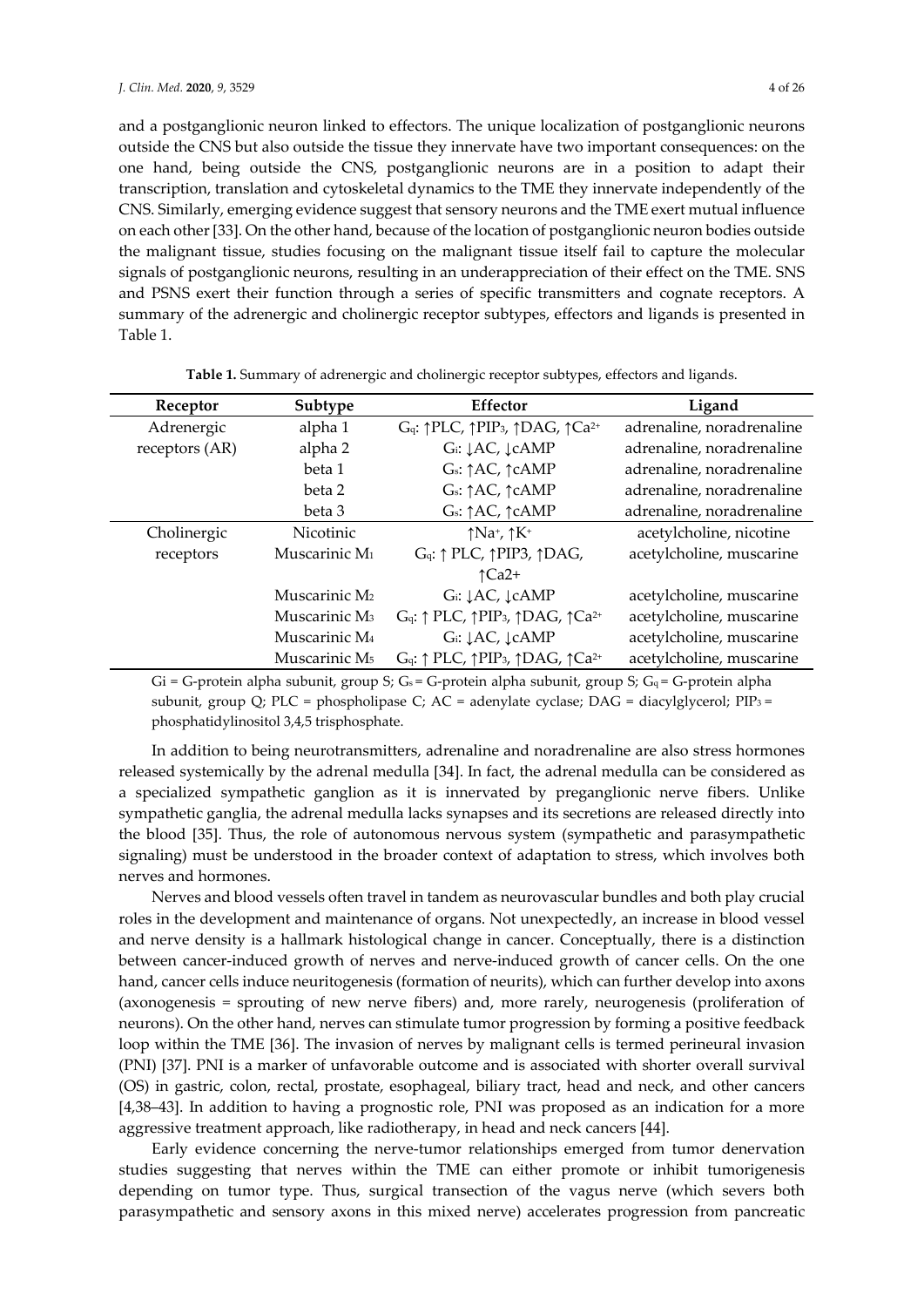intraepithelial neoplasia to pancreatic ductal adenocarcinoma (PDAC) [45,46], while in gastric cancer, the surgical transection of the vagus nerve has anti-tumorigenic effects [47]. The difference stems from the fact that most gastric cancers are adenocarcinoma arising from the glandular epithelium that receive cholinergic afferents, while PDACs are derived from the ductal epithelium receiving a great deal of adrenergic innervation. In vivo studies in prostate cancer showed that both the sympathetic and parasympathetic nerves of the TME can promote tumorigenesis. The sympathetic nerve fibers regulate the initial growth phase of prostate cancer via the β 2 and β3 adrenergic receptors (AR) on stromal cells, while the parasympathetic fibers control invasion and metastasis via type 1 muscarinic acetylcholine receptor (M1-AChR) on stromal cells [48].

Dissecting the specific contribution of sympathetic and parasympathetic afferents as well as of sensory autonomous neurons to cancer onset and progression requires a variety of strategies involving genetic manipulation (i.e.**,** transgenic mice), optogenetics, neurotoxins, pharmacological modulation, and surgical denervation [49]. Using chemical denervation of the sensory component of the vagus nerve, a clear anti-tumorigenic effect of sensory autonomous nerves in PDAC emerged [33,50,51]. The emerging landscape suggests that adrenergic and autonomous sensory neurons have a pro-tumorigenic effect in solid malignancies, while the effect of parasympathetic signaling is cancer-type dependent (Table 2). The situation differs, however, in the case of hematological malignancies, where adrenergic signaling has an anti-tumorigenic effect.

| Cancer type                | Sympathetic<br>innervation | Parasympathetic<br>innervation | <b>References</b> |  |
|----------------------------|----------------------------|--------------------------------|-------------------|--|
| Lung Cancer                | Pro-tumorigenic            | Pro-tumorigenic                | $[52 - 55]$       |  |
| Gastric cancer             | Pro-tumorigenic            | Pro-tumorigenic                | $[47, 56 - 59]$   |  |
| Colorectal Cancer          | Pro-tumorigenic            | Pro-tumorigenic                | $[60 - 63]$       |  |
| Pancreatic ductal          | Pro-tumorigenic            | Anti-tumorigenic               |                   |  |
| adenocarcinoma             |                            |                                | [46, 64]          |  |
| Prostate cancer            | Pro-tumorigenic            | Pro-tumorigenic                | $[65 - 68]$       |  |
| Breast cancer              | Pro-tumorigenic            | Anti-tumorigenic               | [69, 70]          |  |
| Hematological malignancies | Anti-tumorigenic           | Anti-tumorigenic               | $[71 - 74]$       |  |

**Table 2.** The relationship between cancer type and the effect of sympathetic and parasympathetic innervation.

An extensive body of evidence demonstrated that adrenergic signaling has pro-tumorigenic effects in lung cancer (reviewed in [52]). In NSCLC, Nilsson and colleagues described a mechanism of resistance to anti-epidermal growth factor receptor (EGFR) inhibition involving beta 2-adrenergic receptors (β2-AR) signaling [53]. The authors showed that adrenaline activates β2-AR on NSCLC cells, which cooperatively signals with mutant EGFR to induce IL-6 expression through the tumor suppressor, liver kinase B1 (LKB1). Similarly to adrenergic signaling, cholinergic signaling also has pro-tumorigenic effects in lung cancer (reviewed in [54]) and the density of both types of nerve fibers is associated with a worse outcome in lung adenocarcinoma [55]. Zhao et al*.* have shown that biochemical events downstream M2AChR activation include the activation of NF-κB p65, which drives migration and invasion and promotes EMT.

In gastric cancer, both sympathetic and parasympathetic signaling was shown to have protumorigenic effects. The pro-tumorigenic effects of adrenergic signaling is mediated through several signaling pathways stemming from β2-AR, including the extracellular signal-regulated kinases 1/2 (ERK1/2), c-Jun N-terminal kinases (JNKs) and mitogen-activated protein kinase (MAPK) pathways. The transcription factors mediating the pro-tumorigenic effect downstream of  $\beta$ 2-AR include nuclear factor kappa-light-chain-enhancer of activated B cells (NF-κB), activator protein 1 (AP-1), cAMP response element-binding protein (CREB) and (signal transducer and activator of transcription 3) STAT3 [56] and while AMP-activated protein kinase (AMPK)**-**dependent autophagy was also shown to [57]. In addition, catecholamine-induced β2-AR activation mediates desensitization of gastric cancer cells to EGFR antibodies (transtuzumab) by upregulating Mucin 4 (MUC4) expression [58]. In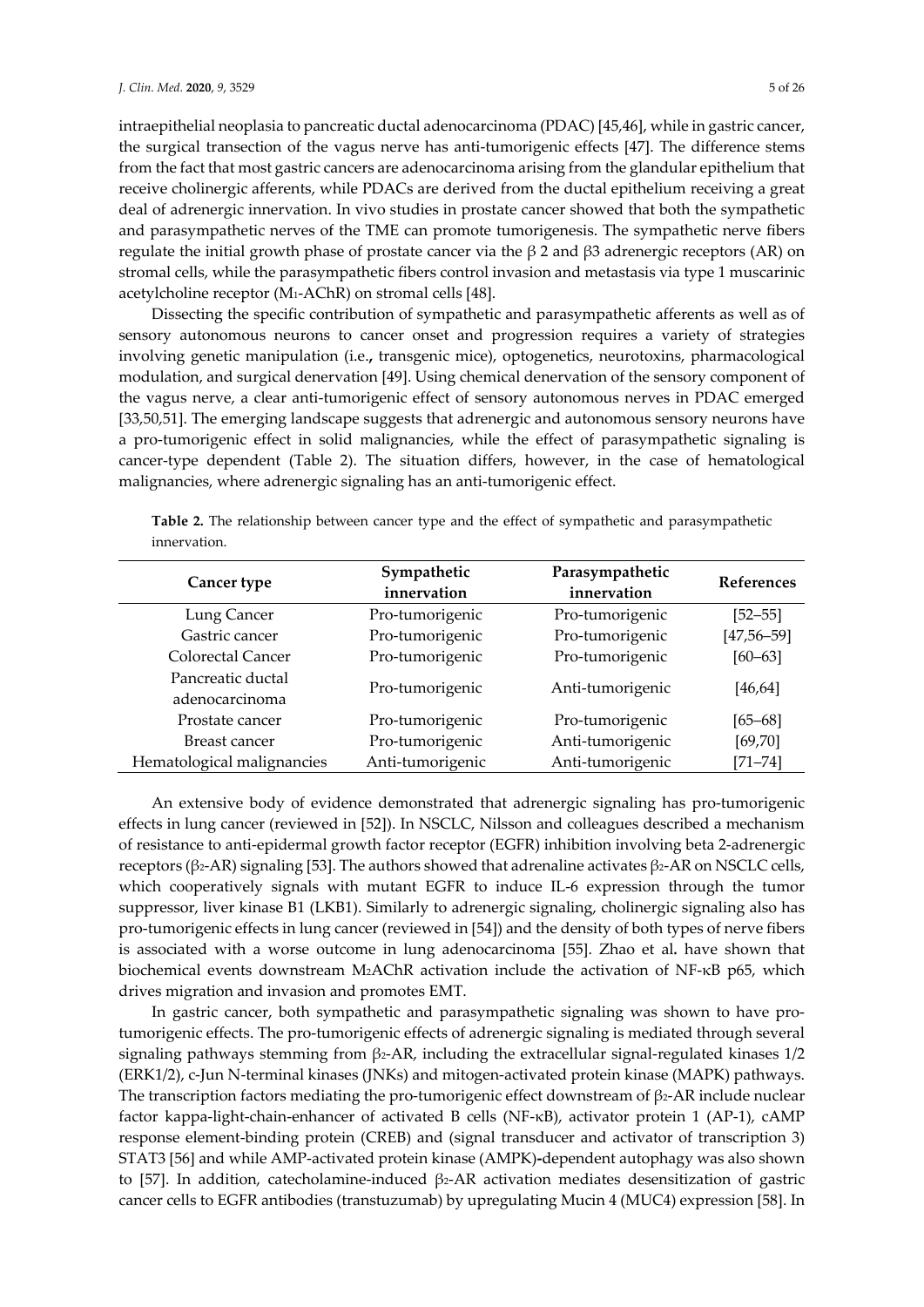regard to cholinergic signaling, Zhao et al. reported that the pro-tumorigenic effects of cholinergic signaling takes place via M3 receptor–mediated Wingless and Int-1 (Wnt) signaling in the stem cells [47] while Hayakawa et al. reported that acetylcholine stimulates tumor growth via its M3-AChR, activating yes-associated protein (YAP), a modulator of Wnt/β-catenin signaling [59].

The pro-tumorigenic effects of adrenergic signaling in colorectal cancer is dependent on EGFRprotein kinase B (PKB/Akt)/ERK1/2 signaling [60], while Han et al. unveiled a norepinephrine-CREB1-miR-373 axis that promotes the progression of colon cancer by downregulating tissue inhibitor of metalloproteinases (TIMP2) and adenomatous polyposis coli tumor suppressors [61]. Similarly, to adrenergic and noradrenergic signaling, muscarinic cholinergic signaling has protumorigenic effects in colorectal cancer by transactivating EGFR (reviewed in [62]). In addition, protumorigenic cholinergic signaling is also triggered by conjugated secondary bile acids such as lithocholyltaurine [63].

An extensive body of evidence suggests that in PDAC, sympathetic signaling has a protumorigenic effect while parasympathetic signaling has an anti-tumorigenic effect. Xiao et al. substantiated the pro-tumorigenic effects of sympathetic signaling in PDAC by showing that β2-AR regulates the expression of aldo-keto reductase family 1 member B (AKR1B1) in human pancreatic cancer cells and promotes their proliferation via the ERK1/2 pathway [64]. In contrast, cholinergic signaling directly and indirectly suppresses pancreatic tumorigenesis and cancer stemness via muscarinic receptors. The anti-tumorigenic effect of cholinergic muscarinic signaling is achieved in part through CHRM1 and downstream effectors MAPK/EGFR and (phosphoinositide 3-kinase) PI3K/AKT [46].

In prostate cancer, both sympathetic and parasympathetic signaling has pro-tumorigenic effects. β2-AR signaling promotes proliferation and migration of prostate cancer cells via β-arrestin 2 mediated increase in cAMP levels and ERK1/2 activation [65]. In regard to parasympathetic signaling, M1-AChR mediates prostate cancer cell migration and invasion through hedgehog signaling [66], M3- AChR activates actin cytoskeleton and the MAPK signaling pathways [67]. In addition, M1-AChR and M3-AChR receptors promote castration-resistant growth of prostate cancer through a focal adhesion kinase (FAK)-YAP signaling axis [68].

In breast cancer it was shown that the SNS via  $\beta_2$  adrenergic signaling increases the infiltration of macrophages into the tumor environment. The infiltrating macrophages induce the expression of pro-metastatic molecules: Tgfb, Mmp9, Vegf, Vcam1, Csf1, Arg1 and Ptsg2. Collectively, these changes increase the metastatic burden in a murine breast cancer model [69]. The anti-tumorigenic effect of the sensory nerve was described in a mouse model of breast cancer. Capsaicin-induced depletion of sensory neurons resulted in the downregulation of Caspase-7 (an executor of apoptosis) and a disintegrin and metalloproteinase domain-containing protein 10 (ADAM-10). The protumorigenic effects of ADAM-10 downregulation are explained by the fact that ADAM-10 actually hydrolyzes substance P to growth-inhibitory products, so that the loss of ADAM-10 exhausts an important tumorigenic suppressor [70].

In contrast to epithelial solid malignancies in which data on sympathetic signaling converge on a pro-tumorigenic effect, sympathetic signaling seems to portend an anti-tumorigenic effect in hematological malignancies. Hanoun et al. reported that the disruption of  $\beta_2$  adrenergic signaling promotes leukemic bone marrow infiltration in vivo [71]. In addition, development of acute myeloid leukemia disrupts SNS nerves and the quiescence of Nestin+ niche cells, leading to an expansion of phenotypic mesenchymal progenitor and stem cells primed for osteoblastic differentiation, at the expense of hematopoietic stem cell-maintaining neural/glial antigen 2 positive (NG2+) periarteriolar niche cells. The disruption of bone marrow adrenergic innervation is also responsible for chemotherapy-induced impairment of hematopoiesis [72]. In regard to parasympathetic signaling, in vitro data suggest that cholinergic signaling has anti-tumorigenic effects in chronic myelogenous leukemia cell lines through nicotinic and muscarinic type cholinergic receptors [73,74].

Similarly, to adrenergic signaling, a duality between solid epithelial and hematological malignancies seems to exist in regard to glucocorticoids, which are another class of major stress hormone. Glucocorticoids are potent anti-tumorigenic agents in hematological malignancies while in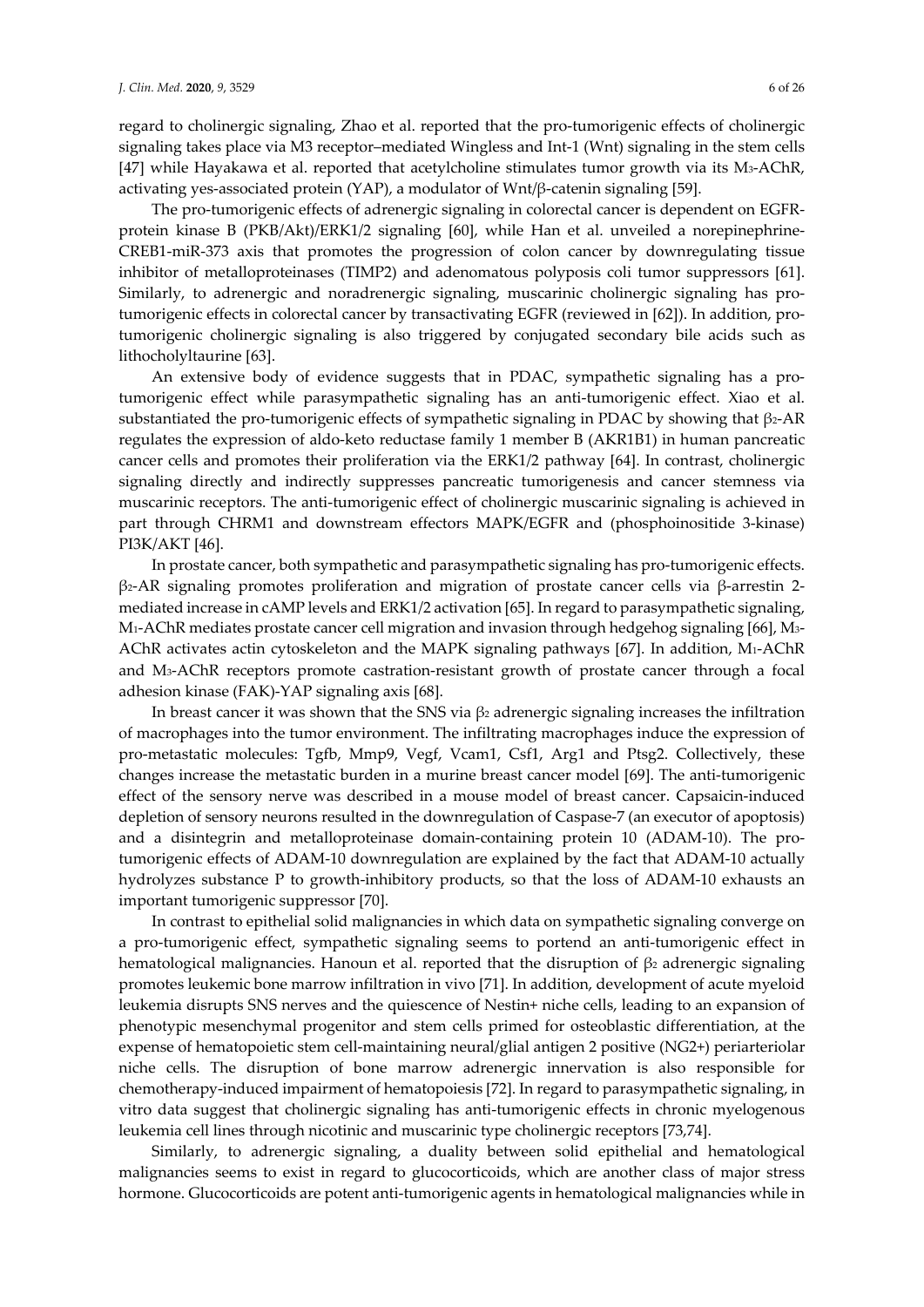solid malignancies the effect is dependent on cancer type [75]. In fact, potent synthetic glucocorticoids such as prednisone and dexamethasone are often part of chemotherapy regimens in hematological malignancies (in particular lymphoid malignancies) (reviewed in [76]).

Emerging evidence suggests that the nerve-tumor relationship recapitulates developmental programs of organogenesis. The morphogenesis of the embryonic submandibular gland is one of the most studied *ex vivo* system which captures the key relations between developing organs and nerves and which offers unique insights into the molecular mechanisms taking place within tumors [77]. The submandibular salivary gland achieves the necessary functional surface of secretory epithelium through a series of branching and budding orchestrated by the relation between the developing organ and nerves. Thus, the embryonic epithelial mesenchyme recruits nerves by secreting neurotrophic factors. In mammals, the neutrophin family has four members: nerve growth factor (NGF), which is the prototype neurotrophyn [78], brain-derived neurotrophic factor (BDNF), neurotrphin-3 (NT-3) and NT-4. The neutrotrophin family of NGF has both a high affinity receptor (tropomyosin-related kinase A (TRKA)) and a low-affinity p75 neurotrophin receptor (p75NTR) [79]. Another important family of neurotrophic factors is glial cell-derived neurotrophic factor (GDNF) family which includes artemin, neurturin (NRTN) and persephin, the cognate receptor being GDNF family receptor (GFR).

During the embryologic development of the submandibular gland, the epithelial end-buds and ducts secrete neurturin, which binds neuronally expressed  $GFR\alpha$ 2 and triggers axonal outgrowth from the parasympathetic submandibular ganglion [80]. Parasympathetic nerves in turn release acetylcholine, which activates SRY-box 2 (SOX2)+ epithelial progenitors through muscarinic receptors, inducing acinar bud branching and maturation [81]. Similar mechanisms of gland development involving both PSNS and SNS have been described in the developing pancreas and limbs as well as during limb regeneration [82–85].

A growing body of evidence suggests that tumors coopt nerves for recapitulating the developmental programs of organogenesis. Thus, cancer cells establish a cancer-promoting feedback loop by stimulating axonogenesis or neuritogensis within the TME. In fact, a series of observational studies suggest that cancer cells are able to release neurotropic factors that stimulate axonal sprouting [36]. For instance, GDNF and other members of the GDNF family (artemin, NRTN and persephin) were shown to play important cancer promoting roles in pancreatic cancer [86]. Wang et al. observed that pancreatic cancer cells synthesize and release neurturin. Simultaneously, it was observed that the nerve fibers around tumor cells have an increased expression of GFRα-2, the specific receptor for NRTN. The tissue immunoreactivity for GFRα-2 directly correlated with a more severe pain phenotype in pancreatic cancer patients. In vitro matrigel-based invasion assay showed that NRTN enhances the invasiveness of pancreatic cancer cells and that it induces neuritogenesis of *ex vivo* dorsal root ganglions [87]. Similarly, Ceyhan et al. showed that pancreatic cancer and the surrounding non-cancerous pancreatic tissue exhibit an increase in nerve density compared to normal pancreatic tissue from control subjects. NGF and artemin expressions significantly correlated with neural hypertrophy and density. Finally, the authors showed that tissue extracts from pancreatic cancer as well as from the surrounding normal pancreatic tissue stimulate neuritogenesis in myenteric plexus-cultures, an effect which was abrogated by depletion of artemin and/or NGF [88].

A cancer promoting feedback loop by which cancer cells coopt nerves within the TME, which in turn paves the way for cancer growth and invasion was also described in prostate and in gastric cancers. Hayakawa et al. studied the interplay between nerves and gastric cancer cells and discovered that the main acetylcholine source in gastric cancer are nerve cells and chemosensory Tuft cells from gastric crypts. In turn, acetylcholine produced by these cells up-regulates NGF in cancer cells. In a feedback loop mechanism, NGF further increases nerve growth which promotes tumorigenesis. Mechanistically, it seems that acetylcholine stimulates tumor growth via its muscarinic acetylcholine receptor-3, activating YAP, a known modulator of Wnt/β-catenin signaling [59]. Prostate cancer cells contain higher levels of the precursor of NGF (proNGF) compared with benign hyperplastic cells. Clinically, the expression of proNGF significantly correlated with grade (i.e.**,** the Gleason score) and further functional studies revealed that prostate cancer cell lines co-cultured with neurons can induce neurite outgrowth [89]. Interestingly, Dobrenis et al. highlighted the link between immune system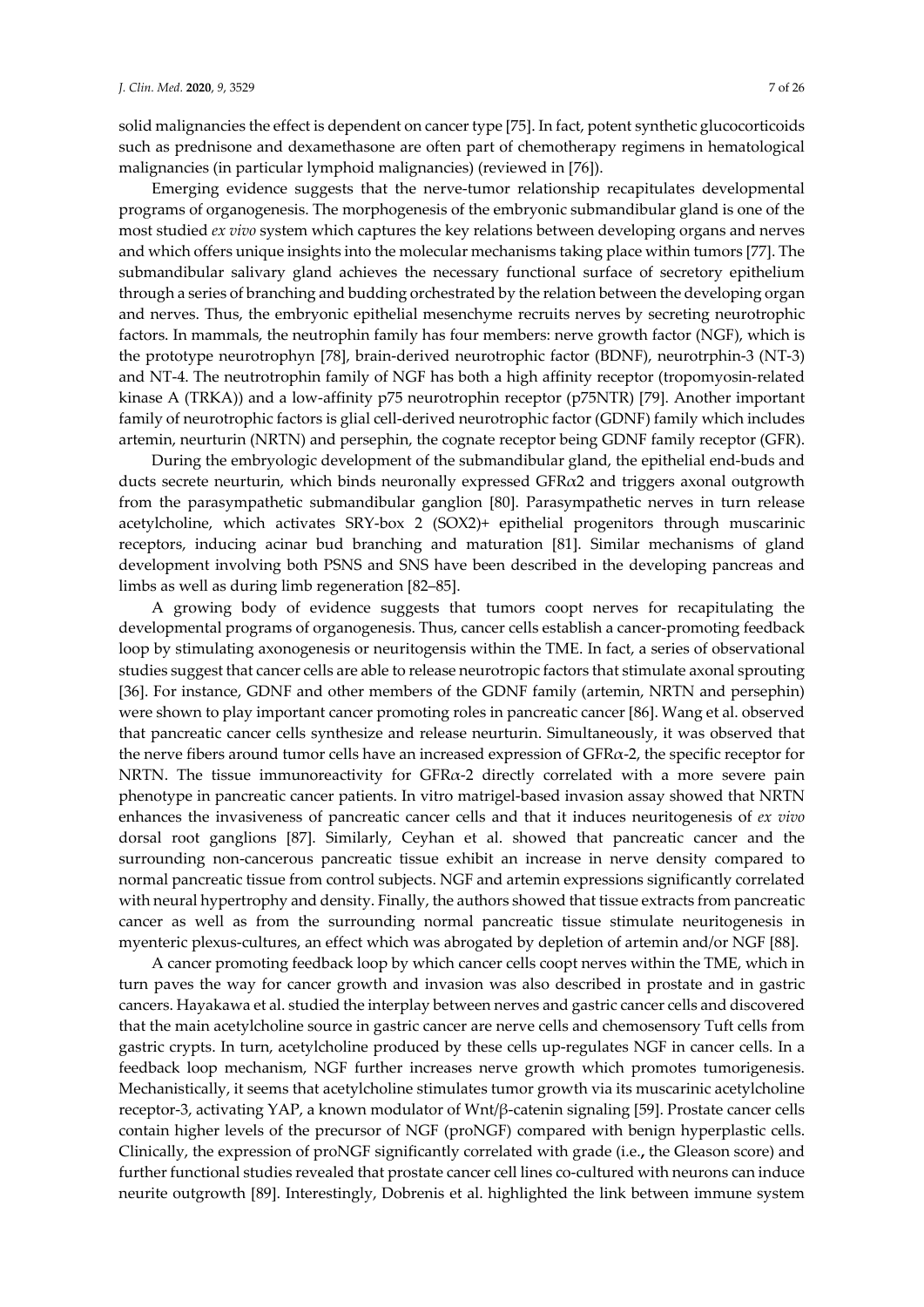and nerves in tumor progression. Granulocyte colony-stimulating factor (G-CSF) does not only stimulate the myeloid lineage, but it is also a neurotropic growth factor. In prostate cancer, G-CSF promotes the growth of both sympathetic and parasympathetic nerve fibers in the TME and the nerves further increase the metastatic potential of this tumor type [90]. Although the downstream effectors which mediate nerve-induced cancer growth are still being explored, these observational studies demonstrate that cancer hijacks developmental programs involving the autonomous nervous system.

In a seminal paper by Claire Magnon and collaborators [91], the authors discovered that *de novo* functional neurons from the subventricular zone of the central nervous system migrate through the blood and infiltrate the tumor stroma or metastatic tissue of prostate cancer, where they differentiate into adrenergic neurons. Thus, the authors described the presence within the TME of prostate cancer of nerve cells expressing doublecortin (DCX+), which is a classical marker of neural progenitors from the central nervous system. The high density of DCX+ cells are associated with an unfavorable outcome. In the periphery, DCX+ progenitor cells are capable to stimulate tumor initiation, tumor growth, and metastasis of prostate cancer cells [91].

#### *2.2. Exosomes Are Key Components of the Communication between Nerve and Cancer Cells*

The role of exosomes in the crosstalk between tumor cells and the nerves within the TME started from the observation that head and neck cancers are intensely innervated by autonomous sensory nerves and the degree of innervation is associated with decreased survival. Next, the authors employed a rat pheochromocytoma cell line, as an in vitro assay of neuritogenesis and observed that plasma exosomes from cancer patients or exosomes derived from tumor cells induced a significant neurite outgrowth while plasma exosomes from healthy donors or tonsil exosomes had a limited capacity to induce neurite outgrowth. Furthermore, in a series of elegant in vivo experiments, it was confirmed that tumor exosomes can induce neurite outgrowth. Mechanistically, the authors showed that the induction of neurite outgrowth by exosomes was not dependent on either NGF or BDNF, NT-3, NT-4 or GDNF. Instead, the authors discovered that erythropoietin-producing human hepatocellular (Eph) receptor-interacting proteins B1 (EphrinB1) packed into exosomes potentiated the growth of peritumoral nerve fibers. EphrinB1 is an axonal guidance molecule with important function in embryonic development that has the capacity to redirect axonal trajectory via the Ehp receptor. Importantly, the neuritogenesis-inducing capacity of exosomes from EphrinB1 null cancer cells is not completely abolished, suggesting that neuritogenesis induction takes place through a yet to be discovered mechanism. Nonetheless, the authors provided evidence that the process is dependent on MAP kinase signaling. Finally, the authors extended their observations in colorectal cancer, breast cancer, and melanoma, suggesting that exosome-mediated neurite outgrowth is important across cancer types [92]. In a subsequent study, the authors reported a similar exosomebased cancer-nerve communication operating in the case of cervical carcinoma [93].

Additional evidence linking exosomes to neurite outgrowth was provided by Ching et al., who showed that RNA molecules are key players in this process. The authors isolated exosomes from primary Schwann cells and adipose-derived stem cells differentiated towards a Schwann cell phenotype (dADSC) and observed that these exosomes were able to induce neurite outgrowth in vitro. When analyzing the exosome content, it was noticed that five miRNAs were overexpressed in exosomes from dADSC and in Schwann cells compared to undifferentiated stem cells: miR-18a, miR-182, miR-21, miR-222, and miR-1. Additionally, two mRNAs with important roles in neural growth were upregulated in exosomes from dADSC: *GAP43* and *Tau*. The authors hypothesized that these RNA molecules are responsible for the neurite outgrowth induced by exosomes from Schwann/Schwann-like cells [94].

In a recent publication, we characterized the crosstalk between head and neck cancer cells and the nerve fibers of the peripheral nervous system. We observed that loss of p53 induces a significant increase in nerve fibers in the TME and this phenomenon is associated with an unfavorable outcome. In an attempt to explore the mechanism that induces neuritogenesis, we observed that the growth of neural filaments of dorsal root ganglia (DRG) is controlled by exosomes released from p53 null head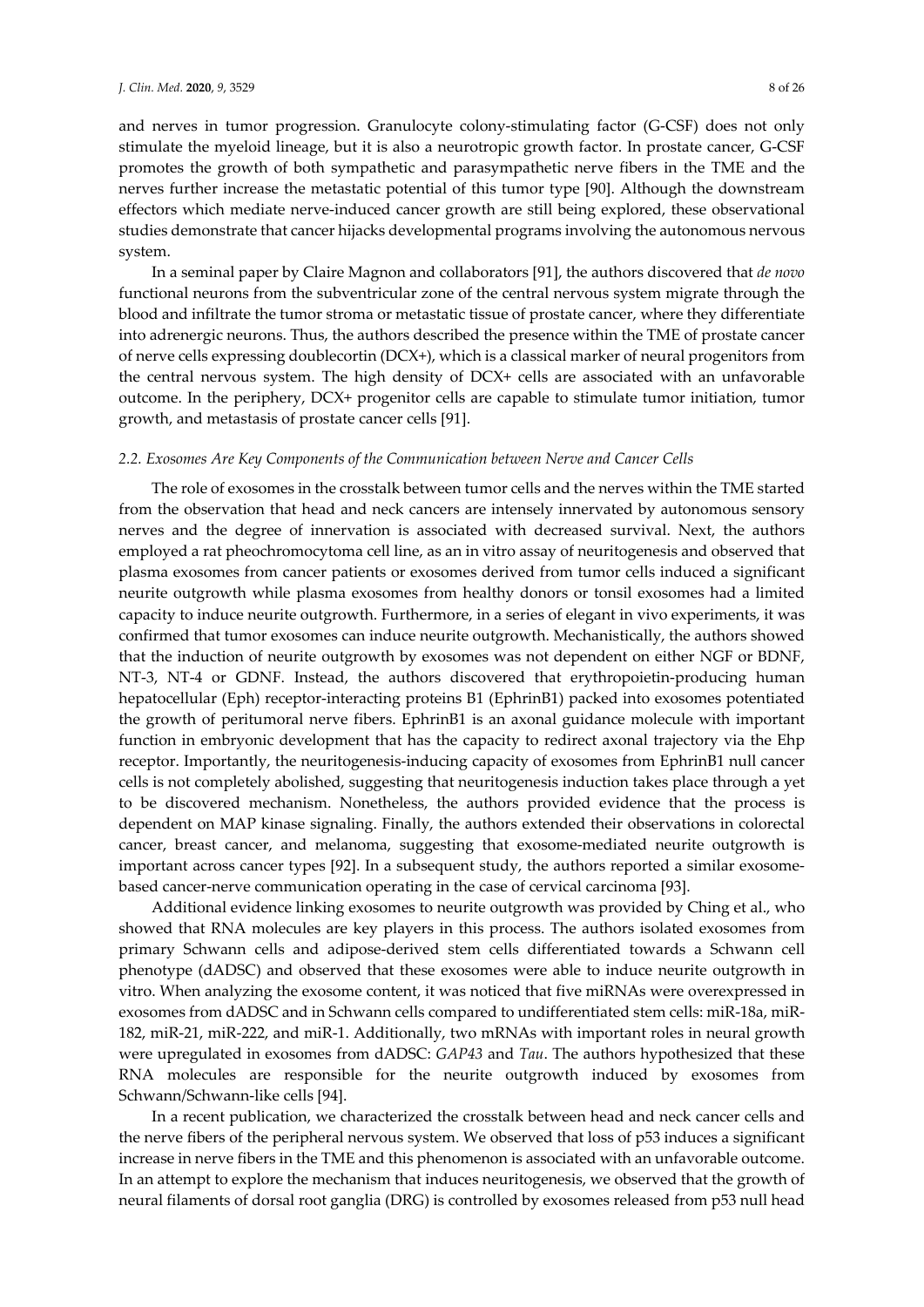and neck cancer cells and not by exosomes from p53 WT cells. After characterizing the content of the exosomes, we noticed that the EVs from p53 null cells were depleted of the p53 regulated miRNA, miR-34a, compared to those from p53 WT cells. Additionally, exosomes released from miR-34a-5p deficient p53 WT cells lost their capacity to inhibit neuritogenesis. Regarding the mechanism that stimulates the growth of nerve fibers, we showed that miR-21 and miR-324, which are up-regulated in exosomes from p53 null cells, were responsible of this stimulatory signal. Moreover, the exosomes from p53 null cells not only increased the number of nerve fibers, but also induced the reprogramming of sensory nerves. In vivo studies revealed that exosomes from p53 null cells were capable to transdifferentiate sensory nerves to adrenergic nerves which further promote the growth of the tumor, thereby forming a positive feedback mechanism [95].

Taken together, these data support the concept that nerve cells and nerve fibers play an important role in tumorigenesis and that exosome communication and their RNA content contribute to this cross-talk.

#### **3. Communication between Immune Cells and Cancer Cells**

#### *3.1. The Immunological Landscape of Tumors Dictates the Outcome of Cancer Patients*

The immune system plays a crucial role in cancer onset and progression, and it can be exploited as a therapeutic strategy [96]. The advent of immunotherapy, which proved to be game changer in a number of immunologically "hot" cancer types such as melanoma [97] or lung cancer [98], have sparkled interest towards the possibility of extending their use on all cancer types. However, many tumors are intrinsically immunologically "cold" and fail to respond to immunotherapy. Thus, the goal is to understand the molecular mechanisms which distinguish immunologically 'cold' tumors and to find ways to rekindle the immunogenicity of the tumors.

The quest towards understanding the molecular mechanism behind the impaired immune response in cancer starts with the evolution of the tumor. Indeed, the immune system imposes an evolutionary constraint on the tumor growth, altering its natural genotypic and phenotypic trajectory, a phenomenon termed immunoediting [99]. Transformed cells develop escape mechanisms of resisting the control of the immune system (i.e.*,* tumor-dependent escape) [100]. Alternatively, tumors dampen immunity by imposing an immunosuppressive state within the TME (i.e.*,* immune system-dependent escape) [101]. Importantly, both innate and adaptive immunity are the culprits for the failure of the immune system to keep under control the malignant growth and for the establishment of an unfavorable immune landscape.

#### *3.2. Communication between Tumor Cells and Adaptive Immunity Is both Direct and Exosome-Mediated*

Adaptive immunity has been the focus of immunotherapy due to the immense success of chimeric antigen receptor T cells (CAR-T cells) and check point inhibitors in the treatment of a subset of cancer types with favorable immune landscape. For instance, the five-year survival of advanced melanoma patients treated with a combination of ipilimumab and nivolumab exceeded 50% [102]. The number of therapeutic strategies leveraging the immune system has expanded tremendously in the past years. For the moment, approved immunotherapies include the oncolytic virus talimogene laherparepvec for melanoma [103], the dendritic vaccine Sipuleucel-T for prostate cancer [104], two CD19 targeting CAR-T cells for acute lymphoblastic leukemia (ALL) and diffuse large B-cell lymphoma (DLBCL) [105], and seven checkpoint inhibitors targeting either the PD1/PD-L1 or CTLA-4/B7-1/B7-2 axis (reviewed in [106]). Additional forms of immunotherapy are currently under investigation.

The activation of the immune system must intrinsically limit itself to prevent triggering autoimmunity. This state of balance is often referred to as Th1/Th2 paradigm, which states that Th1 cells promote a proinflammatory phenotype and Th2 cells orchestrate an immunosuppressive phenotype [107]. In cancer, the equilibrium is aberrantly tilted towards the immunosuppressive phenotype and the goal of immunotherapy is to reverse it. The main mechanism of maintaining immunological homeostasis is based on direct cell-to-cell interaction.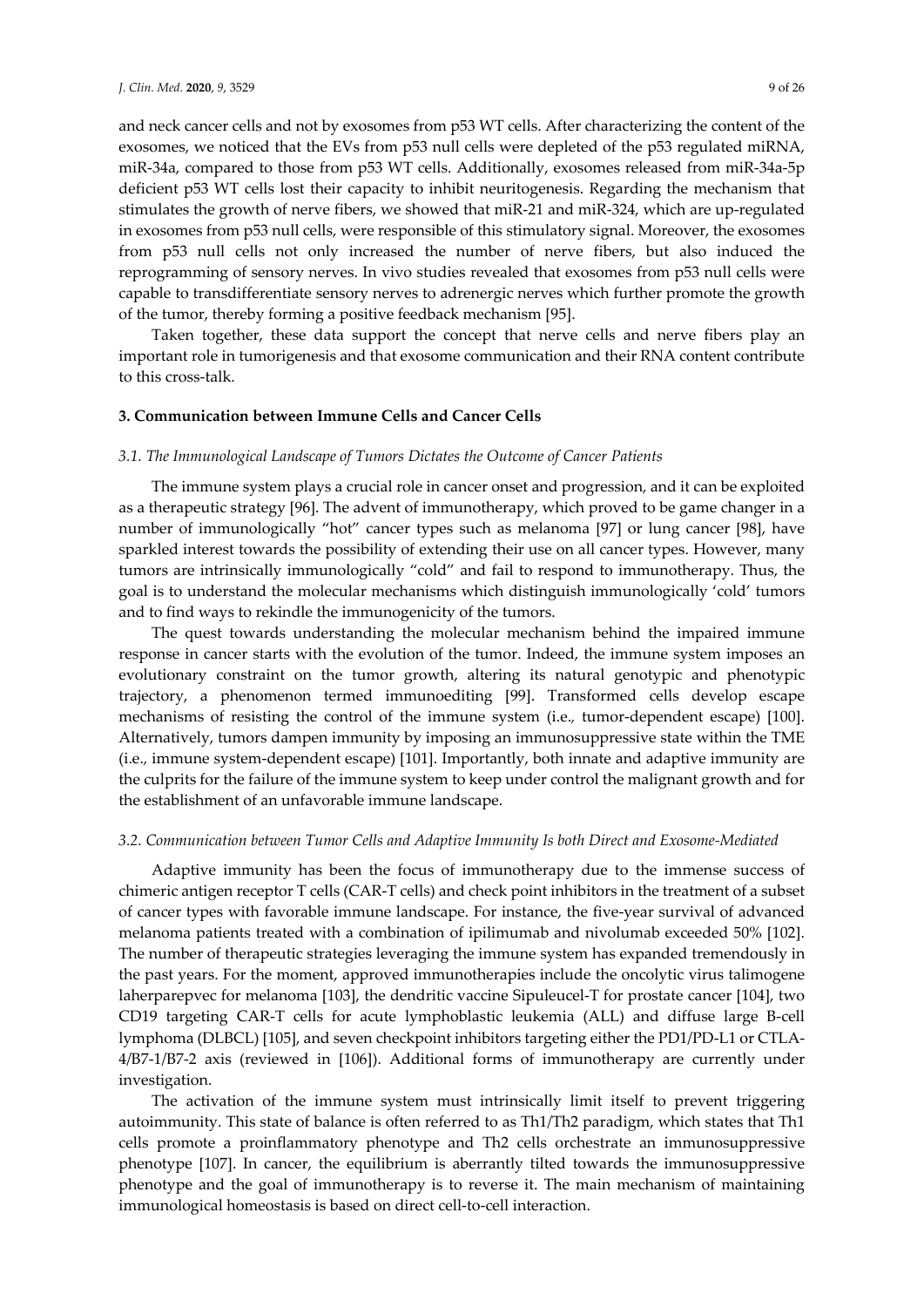In the activation of T cells, the key molecular event is represented by the engagement of the Tcell receptor (TCR) by the processed antigen displayed on the MHC-I/II molecules. However, this event by itself is not enough for T cell activation, and the process is regulated by several costimulatory and co-inhibitory molecular signals (generally termed co-signaling). The B7-1/B7-2-CD28 is the prototype co-stimulatory axis in TCR signaling [108], while PD1-PD-L1/2 and CTLA-4 are the most well understood co-inhibitory axes [109,110]. The engagement of CD28 expressed on T cells by B7-1 (CD80) and B7-2 (CD86) on antigen presenting cells (and other cells) results in downstream activation of the PI3K and AKT signaling pathways which drive T cell activation [111,112]. In

addition, CD28 also mediate some of the activating effect resulting from TCR engagement. Importantly, CTLA-4 axis operates mainly at sites of T-cell priming (e.g., secondary lymphoid organs), where B7/CD28-mediated co-stimulation is also prominent. In contrast, the PD1-PD-L1/2 axis operates mostly in non-lymphoid tissues and dampens T cell activation in the periphery [113].

Besides direct cell-to-cell communication, exosomes and EVs are emerging as key factors modulating adaptive immunity within the TME [114]. Maybruck et al. showed that head and neck cancer cells induce a suppressor phenotype in human CD8 T-cells via an exosomal immunomodulatory protein, galectin-1 (Gal-1) [115]. Exosomes derived from melanoma cells were shown to be enriched for a subset of coding and non-coding RNAs, most notably mmu-miR-709. These exosomes altered mitochondrial respiration and upregulated genes associated with the Notch signaling pathway in cytotoxic T cells [116].

#### *3.3. Exosomes Are Key Components of the Communication between Innate Immunity and Cancer Cells*

Besides adaptive immunity, it is becoming increasingly apparent that innate immunity plays a crucial role in determining the evolution of cancer. Importantly, innate and adaptive immunity are not independent but intertwined and an impaired innate immunity in the TME will ultimately result in aberrant adaptive immunity. Innate immunity cells governing the TME include macrophages, DCs, neutrophils, myeloid-derived stem cells (MDSCs), and natural killer cells (NKs). In each case, cell subtypes resembling the Th1/Th2 paradigm have been delineated.

In the bloodstream, there are two major types of monocytes, classical "inflammatory" and nonclassical, patrolling monocytes (PMo), performing pro-tumoral and anti-tumoral functions depending on cancer type/tissue of origin, differences in TME, stage of tumor growth and the experimental model and, most probably, on the tumor-secreted exosomes cargo [117,118]. Circulating monocytes extravasate into the tissue and differentiate into macrophages. Macrophages within the TME, termed tumor associated macrophages (TAMs), can compose up to 50% of the tumor mass [119]. Macrophages can be polarized into inflammatory M1 macrophages (classically activated) and M2 macrophages with immunosuppressive function (alternatively activated) [120]. Macrophages exert their main immune function by pathogen phagocytosis and antigen presentation, but also contribute to wound healing and tissue repair. Most TAMs are polarized towards the M2 phenotype and is associated with negative prognosis as well as treatment resistance [121]. The M2 phenotype is promoted by cytokines and hypoxia present in the TME. For instance, IL-4, abundantly present in the TME, promotes an M2 phenotype via STAT6 signaling (alternative activation) [122]. The wound healing and tissue repair functions of macrophages are exploited by the cancer cells to instead promote tumor growth, angiogenesis, and EMT [123].

Cancer-derived exosomes can induce both immunosuppressive or immunogenic phenotypes in surrounding monocytes and macrophages. For instance, exosomes secreted by non-aggressive, poorly metastatic melanoma block experimental lung metastasis by increasing the expansion of the PMo population in the lungs [124]. In support of the deleterious effect of cancer-derived exosomes, Kanlikilicer et al. unveiled a resistance mechanism to paclitaxel in ovarian cancer based on the exosomal transfer of oncogenic miR-1246 to M2-type macrophages, which results in the upregulation of multidrug resistance protein 1 (also called p-gp, MDR1 or ABCB1) [125]. Similarly, Cooks et al. showed that p53-mutant colon cancer cells, selectively shed miR-1246-enriched exosomes. When exosomes fuse with neighboring macrophages, the macrophage function is reprogrammed into a cancer promoting state with increased TGF-β activity [126].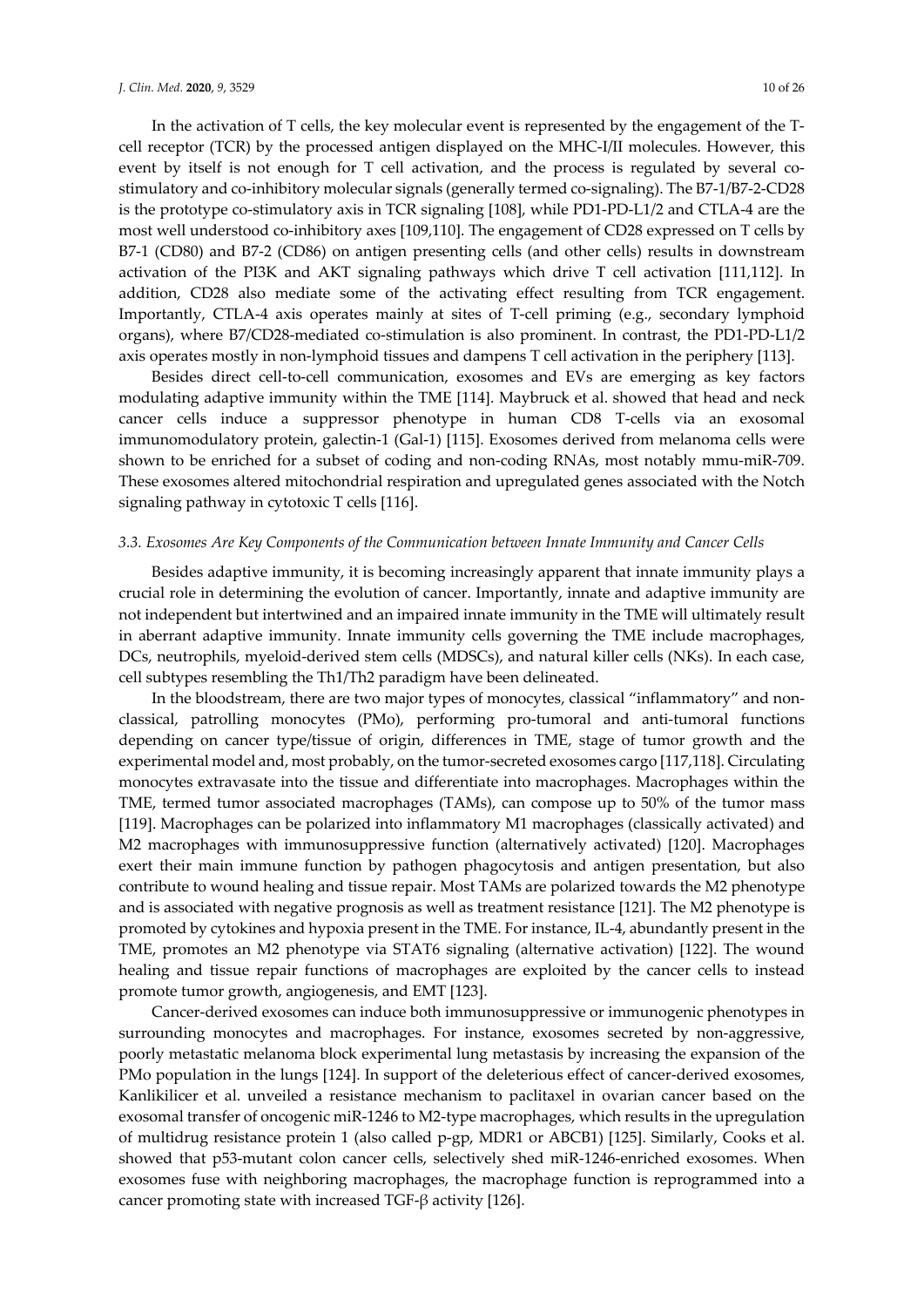Park et al. focused on the molecular mediators of tumor hypoxia across multiple tumor types [127]. They found that hypoxia induces the secretion of exosomes with the ability of promoting an M2-like phenotype and modifying the immunometabolic profile of infiltrating macrophages via let-7a miRNA, thus demonstrating a mechanism by which exosomal cargo allows tumor cells to influence the behavior of infiltrating immune cells [127].

The cross-talk between cancer cells and macrophages is bidirectional. In PDAC, macrophagederived exosomes (MDE) significantly decreased the sensitivity of PDAC cells to gemcitabine, both in vitro and in vivo. This effect was mediated by transfer of oncogenic miR-365 to PDAC cells via exosomes, which resulted in upregulation of the triphosphonucleotide pool in cancer cells and the induction of the enzyme cytidine deaminase, whose effects is to inactivate gemcitabine [128]. Similarly, Challagundla et al. reported a mechanism of chemotherapy resistance in neuroblastoma (NBL) cells based on exosomal miRNAs exchanged between cancer cells and the neighboring monocytes [129]. The authors suggested that NBL cells transfer miR-21, which in turn upregulates miR-155 in monocytes through a TLR8 dependent mechanism and polarizes them towards an immunosuppressive M2 macrophage phenotype. MiR-155 is then transferred from monocytes to NBL cells via exosomes, resulting in the downregulation of TERF1, which in turn mediates resistance to cisplatin. This signaling circuitry seems to take place between NBL and monocytes but not between NBL and DC. The use of an inhibitor of exosome generation (GW4869), in fact, restores NBL cell drug sensitivity, even in the presence of surrounding monocytes, demonstrating the importance of exosomes as a potential therapeutic target [129].

MiRNA transfer between cancer cells and surrounding macrophages also takes place in a paracrine manner. Frank et al. provided evidence that miR-375 released by breast cancer cells during apoptosis could be involved in the modification of macrophages towards a tumor-supportive phenotype [130]. The results showed that macrophages take up miR-375 via CD36, which directly targets TNS3 and PXN enhancing macrophage migration and infiltration. In another study, Chen et al. found that miR-940, released via exosomes by ovarian cancer cells, targeted TAMs and promoted tumor growth via the CD206 and CD163 pathways [131].

MDSC are a heterogeneous population of immature macrophages, immature granulocytes, and immature DC [132]. MDSC present in the TME adopt an immunosuppressive phenotype, enhance tumor cell stemness, angiogenesis, and EMT, through IL-6 [133]. Glioma-derived exosomes (GDEs) influence the differentiation and activation of MDSC, as shown in a study centered on the role of GDEs in potentiating MDSC development [134]. GDEs induced a stronger MDSC expansion under hypoxic conditions, as compared to normoxia. Moreover, hypoxia induced miR-10a and miR-21 expression in GDE, which mediated MDSC expansion and activation by targeting RAR-related orphan receptor alpha (RORA) and phosphatase and tensin homolog (PTEN) pathway. In addition, GDE activate the pro-proliferative and immunosuppressive functions of MDSC in vitro and in vivo by exosomal transfer of miR-29a and miR-92a, which target high-mobility group box transcription factor 1 (Hbp1) and protein kinase cAMP-dependent type I regulatory subunit alpha (Prkar1a) [135].

NKs are circulatory innate lymphoid cytotoxic effector cells which eliminate cancer cells and limit metastases using death receptor-mediated apoptosis and perforin/granzyme-mediated cytotoxicity [136]. Consequently, low NK cell activity is associated with an increased cancer risk [137]. The cancer-killing capacity of NKs is impaired within the TME because of soluble factors and membrane encapsulated molecules [138]. Trying to understand how the TME-associated factors contribute to a drug-resistant phenotype in NBL, Neviani et al. described the role of NKs' exosomes in the interplay between cancer cells and the TME. They showed that the cytotoxicity of NK exosomes depends not only on the presence of canonical killer molecules (i.e.*,* perforin 1, granzyme A and B), but also on their nucleic acid cargo. In high risk NBL, the tumor suppressor miR-186, present in NKderived exosomes, is downregulated. Exosomal delivery of miR-186 to NBL and NK cells impaired the survival and migration of NBL cells both in vitro and in vivo. Moreover, modulation of miR-186 abundance in these exosomes altered the NKs' cytotoxic potential, suggesting that this miRNA may be at least in part responsible for their cytotoxic activity, highlighting the therapeutic potential of NKderived exosomes in overcoming tumor growth [139].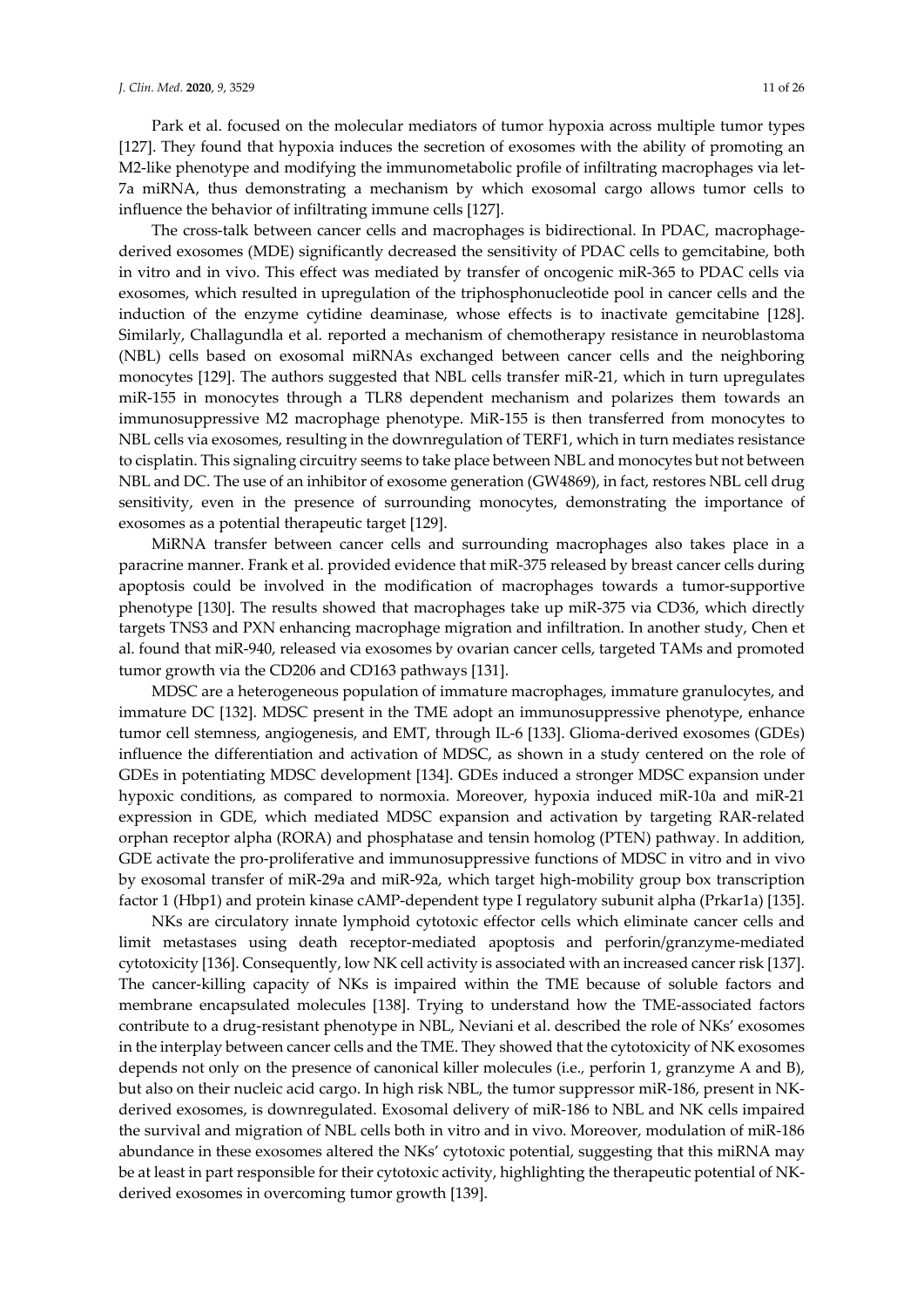DCs are antigen presenting cells (APCs) which bridge the gap between adaptive and innate immunity. DC present in the TME are referred to as tumor-infiltrating DC (TIDC). DC are broadly classified into classical, plasmacytoid DC, and monocyte-derived inflammatory DC [140]. DC and TIDC exhibit phenotypic plasticity and can both have immunogenic and immunosuppressive functions. Thus, TIDS are associated with a positive prognosis in endometrial carcinoma but a negative prognosis in breast cancer [141,142]. In addition, the immunosuppressive phenotype of TIDS usually accompanies more advanced forms of cancer. The culprits for polarizing TIDC towards an immunosuppressive phenotype include factors such as VEGF, IL-10, TGF-beta, and PGE2, leading to the activation of the indoleamine-pyrrole 2,3-dioxygenase (IDO), arginase 1 (Arg1), inducible nitric oxide synthase (iNOS), and STAT3 pathways and tilting the equilibrium towards Th2 activation [119]. Being professional APCs, DCs express a wide range of TLRs and cytokines, which play an important role in activation of immune response. However, though stimulation from the TME, DCs shift from effective antigen presenting cells into negative modulators of immune responses. In order to study the impact of exosomes on TLR4 in dendritic cells, Zhou et al. performed a transfection experiment with miR-203 mimics and inhibitors on a pancreatic cell line, as miR-203 was previously shown to be upregulated in PDAC. The results showed that miR-203 mimics could lead to a downregulation of TLR4 compared with the control group, while miR-203 inhibitors could reverse the downregulation of TLR4, thus suggesting that tumor-derived exosomes interfere with DCs via miR-203 [143].

In summary, communication between all types of immune and cancer cells and between nerve and cancer cells exists, and exosomes and their miRNA cargos (Table 3) which could be exploited as a potential therapeutic target.

| <b>Exosome Origin</b>                                                                              | <b>Target</b><br><b>Cells</b>                              | <b>Key Molecules Involved</b>                                                                   | <b>Effect</b>                                                                                 | <b>Ref</b> |
|----------------------------------------------------------------------------------------------------|------------------------------------------------------------|-------------------------------------------------------------------------------------------------|-----------------------------------------------------------------------------------------------|------------|
| Head and neck<br>squamous cell<br>carcinoma cell<br>lines (other<br>cancers: CRC, BC,<br>melanoma) | PC12 cells<br>(rat<br>pheochrom<br>ocytoma<br>cell line)   | EphrinB1 protein                                                                                | Neurite outgrowth (in<br>vitro) and tumor<br>innervation (in vivo).                           | $[92]$     |
| dADSC, primary<br>Schwann cells                                                                    | NG108-15<br>neurons                                        | miRNAs: miR-18a, miR-<br>21, miR-182, miR-222,<br>miR-1, and mRNAs:<br>GAP43 and Tau            | Neurite outgrowth.                                                                            | [94]       |
| p53 null head and<br>neck cancer cells                                                             | Peritumora<br>l nerve<br>fibers,<br>DRGs and<br><b>TGs</b> | Low levels of miR-34a<br>and high levels of miR-21<br>and miR-324                               | Neurite outgrowth and<br>transdifferentiation of<br>sensory neurons in<br>adrenergic neurons. | $[95]$     |
| Head and neck<br>cancer cells                                                                      | $CD8+T$<br>cells                                           | Galectin-1<br><i>(immunoregulatory</i><br>protein)                                              | Stimulation of CD8+T-cell<br>suppressor phenotype.                                            | $[115]$    |
| Melanoma cell<br>lines                                                                             | CTLL2<br>Cytotoxic T<br>cell lines                         | miR-709, miR-2137, miR-<br>2861, miR-1195, miR-762<br>(the five most highly<br>abundant miRNAs) | Transcriptome signature<br>changes resulting in<br>mitochondrial respiration<br>alteration.   | $[116]$    |
| Poorly metastatic<br>melanoma cells                                                                | Patrolling<br>monocytes<br>(PMo)                           | Nr4a transcription factor<br>and pigment epithelium-<br>derived factor                          | PMo conditioned innate<br>immune response with                                                | $[124]$    |

**Table 3.** Exosomes as a communication tool between nerves and cancer cells and between immune and cancer cells, and the consequently generated effects.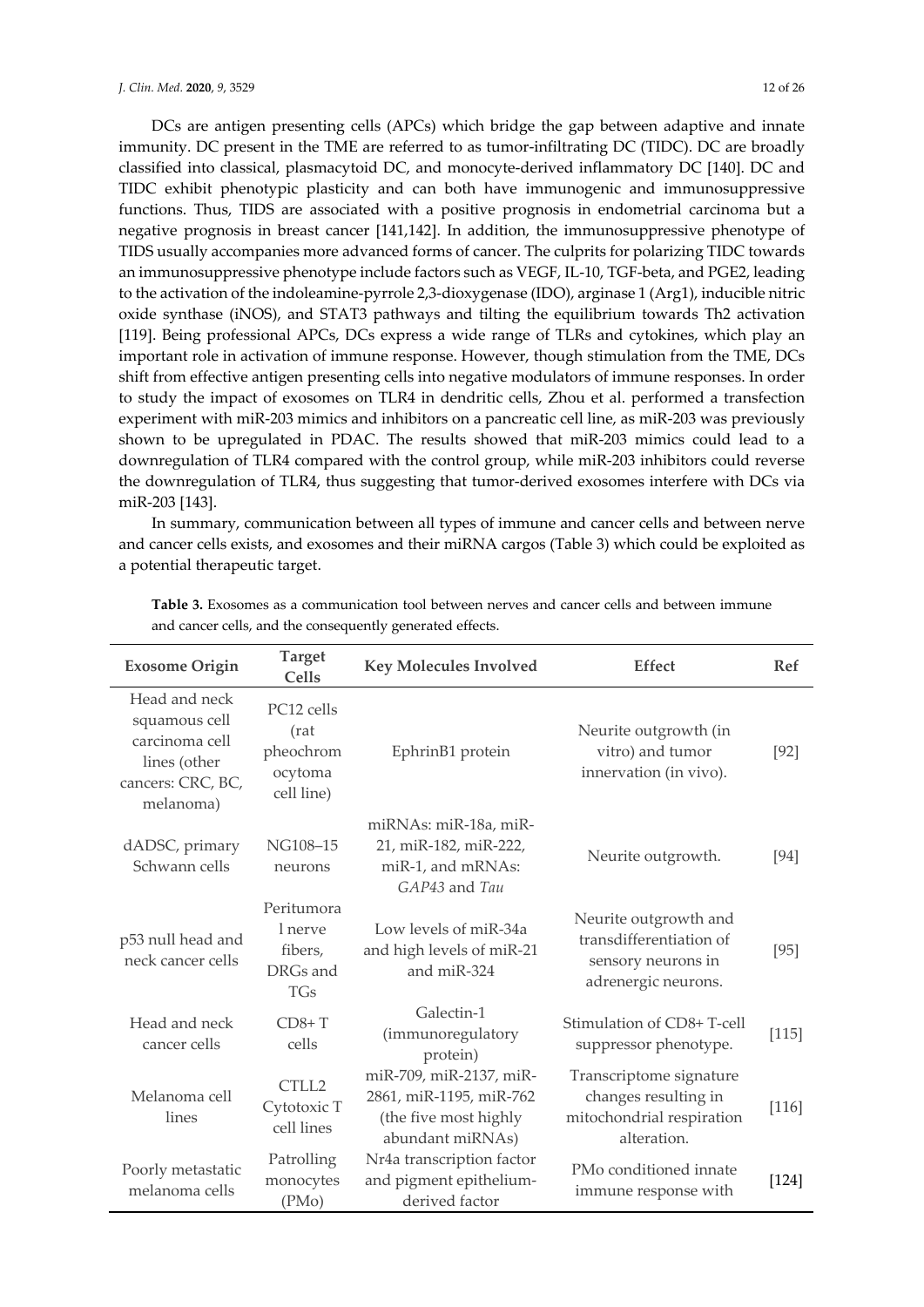|                              |                 |                     | cancer cell clearance at the<br>metastatic niche. |       |
|------------------------------|-----------------|---------------------|---------------------------------------------------|-------|
|                              |                 |                     | Protumoral activity of                            |       |
|                              |                 |                     | monocytes through miR-                            |       |
| Neuroblastoma<br>cell lines  | Monocytes       | $miR-21$            | 21/TLR8-NF-KB/exosomic                            | [129] |
|                              |                 |                     | miR-155/TERF1 signaling                           |       |
|                              |                 |                     | pathway.                                          |       |
|                              |                 |                     | Transfer of oncogenic miR-                        |       |
| Ovarian cancer<br>cell lines | Macrophag<br>es | miR-1246            | 1246 to M2-type                                   | [125] |
|                              |                 |                     | macrophages, but not M0-                          |       |
|                              |                 |                     | type macrophages.                                 |       |
| p53 mutant CRC               |                 |                     | Macrophage miR-1246-                              |       |
|                              | Macrophag       |                     | dependent reprogramming                           |       |
| cells                        | es              | miR-1246            | into a cancer promoting                           | [126] |
|                              |                 |                     | state with increased TGF-                         |       |
|                              |                 |                     | beta activity.                                    |       |
|                              |                 |                     | Macrophage increased                              |       |
| Melanoma cell                | Macrophag       | let-7a              | oxidative phosphorylation                         | [127] |
| lines                        | es              |                     | activity and M2-like                              |       |
|                              |                 |                     | polarization.                                     |       |
|                              |                 |                     | Hypoxia-inducible                                 |       |
| Glioma cell lines            |                 |                     | expression of miR-10a and                         |       |
| under hypoxic                | <b>MDSC</b>     | miR-10a and miR-21  | miR-21 mediates MDSC                              | [134] |
| conditions                   |                 |                     | expansion and activation                          |       |
|                              |                 |                     | by targeting RORA and                             |       |
|                              |                 |                     | PTEN.                                             |       |
|                              |                 |                     | MDSC expansion and                                |       |
| Glioma cell lines            | <b>MDSC</b>     | miR-29a and miR-92a | function activation through<br>miRNA-29a/Hbp1 and | [135] |
|                              |                 |                     | miRNA-92a/Prkar1a                                 |       |
|                              |                 |                     | pathways.                                         |       |
| Pancreatic                   |                 |                     |                                                   |       |
| adenocarcinoma               | DC              | $miR-203$           | Downregulation of TLR4                            | [143] |
| cell lines                   |                 |                     | and downstream cytokines.                         |       |
|                              |                 |                     |                                                   |       |

dADSC—Adipose derived stem cells were differentiated towards a Schwann cell-like phenotype; MDSCs—Myeloid-derived suppressor cells; DC—Dendritic cells; DRG—dorsal root ganglia; TG trigeminal ganglia; CRC—colorectal cancer; BC—breast cancer; PMo—patrolling monocytes; RORA, RAR-related orphan receptor alpha; PTEN, phosphatase and tensin homolog.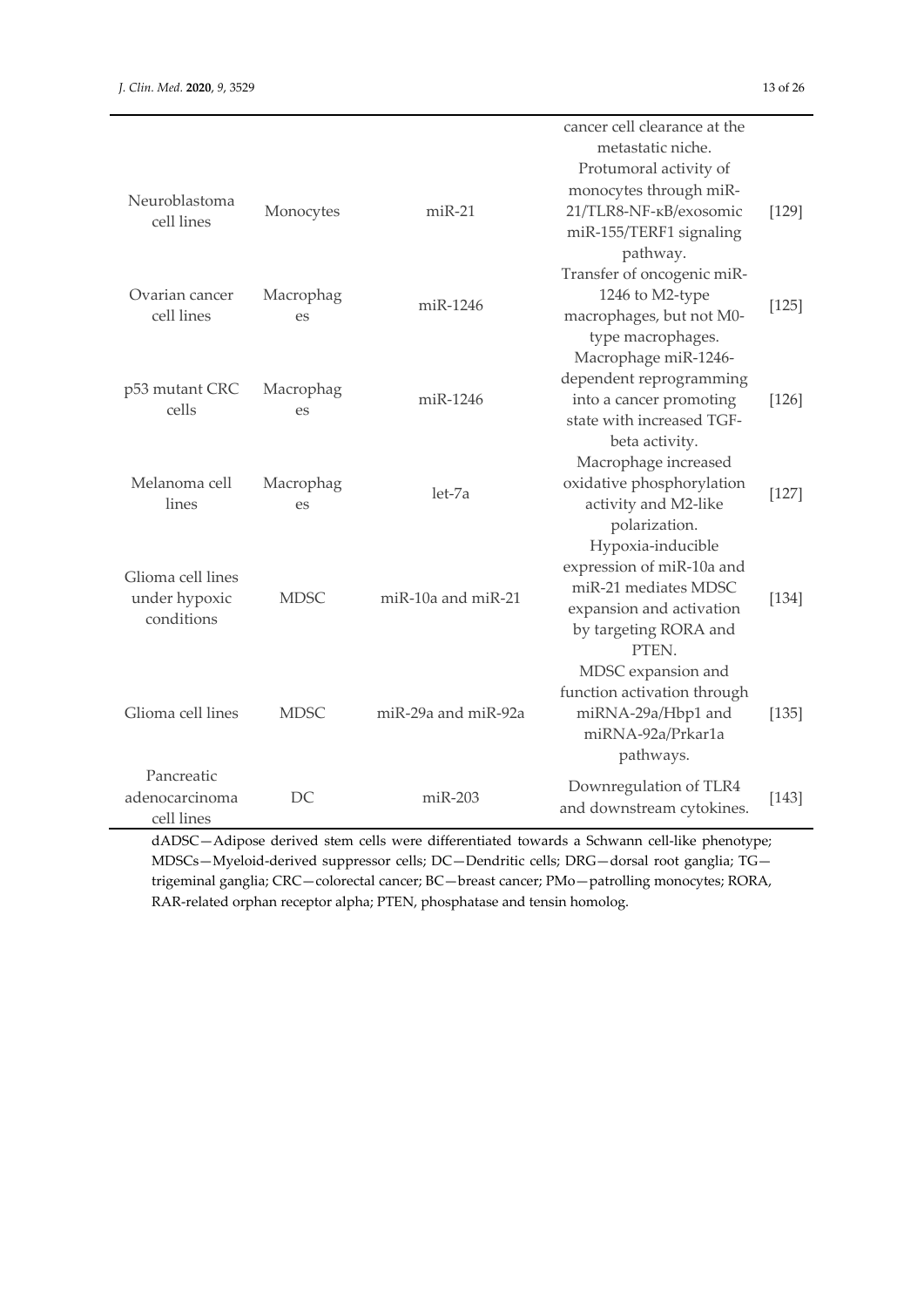## **4. Is There any Communication between Nerves and Immune Cells in the Tumor Microenvironment?**

We hypothesize that the complex nerve–immune cell interplay takes place both within the TME (peripheral connection) but also at a systemic level (central connection) (Figure 1). Not much evidence regarding this interplay exists, but we speculate that exosomes, because of their proven role in the bilateral communication between cancer cells and nerves and between cancer cells and immune cells, might also serve as a communication vehicle between nerves and immune cells.

A triple interaction in the periphery, between nerves, blood vessels, and tumor cells, has been recently unveiled. Zahalka et al. showed that in prostate cancer adrenergic nerve fibers secreting noradrenalin stimulate the endothelial beta-adrenergic receptor and induce angiogenesis, supporting tumor growth. Mechanistically, noradrenalin signaling induces a metabolic switch in endothelial cells, promoting glycolytic metabolism which promotes angiogenesis [144]. A similar triple interaction in the TME could also exists between cancer cells, nerves and immune cells. Initial evidence in support of such a mechanism comes from Mo et al., who reported the expression of PD-L1 on peripheral nerve fibers from the stroma of prostate cancer using a novel monoclonal antibody against PD-L1. The authors observed that PD-L1 was positively expressed on the nerve branches of 69 out of 73 primary prostate cancers and that PD-L1 positive nerves were mainly localized in the peritumoral benign tissue. Moreover, the PD-L1 molecules expressed by nerves seemed to be functional, as the authors reported a negative correlation between the density of PD-L1 positive nerves and the CD8 tumor associated lymphocytes. Regarding the clinical implication of PD-L1 on tumor-associated nerves, it seems that a higher density of the ligand is associated with higher Gleason score, increased PNI, and poor prognosis [145].

Cavel et al. showed on pathological specimens from patients with PDAC that nerves invaded by cancer exhibit a high degree of infiltration by CD-68-positive macrophages [146]. The authors were able to establish a paracrine feedback loop between PDAC and endoneurial macrophages which drives PNI. PDAC cells recruit endoneurial macrophages by secreting CSF-1, which binds its receptor CSF-1R on macrophages, resulting in the polarization of macrophages towards a mixed M1/M2 phenotype via ERK signaling. In turn, activated endoneurial macrophages secrete GDNF, which induces PDAC invasion via the GDNF receptor GFRα1 expressed on PDAC cells, MEK-1 and PI3K signalling being key players in this process.

In PDAC, it was observed that PNI is linked to lower levels of CD8 T cells and Th1 cells and increased levels of Th2 cells, creating a pro-tumorigenic TME. Mechanistically, nerves invaded by cancer cells secreted more acetylcholine in the TME. Acetylcholine has a broad role on the immune phenotype, supporting the differentiation of Th2 cells in favor of Th1, inhibiting the recruitment of CD8 cells and decreasing the levels of IFN-gamma. These results were further confirmed in a murine model of sub-diaphragmatic bilateral vagotomy, which resulted in inhibited PNI and tumor growth, increased Th1 and CD8 cell density, inhibited tumor growth, and prolonged OS [147]. Similarly, it was noticed that in PDAC, PNI is induced by bone marrow macrophages expressing GDNF ligand that stimulates tumor cell dissemination along nerves via activating RET [148].

The direct communication between immune cells and nerves via exosomes in the TME has not yet been described. On the other hand, this type of communication was detected between sensory neurons of DRGs and macrophages after nerve injury and this phenomenon partially explains neuropathic pain. Simeoli et al. have shown that sensory neurons, upon activation, release exosomes enriched in miR-21-5p. The exosomes containing miR-21-5p are taken up by macrophages inducing a pro-inflammatory switch. In vivo data further strengthen these findings, as mice with nerve injuries showed an upregulation of miR-21-5p while the inhibition of the same miRNA reduced neuropathic pain and recruitment of macrophages with inflammatory phenotype [149].

In summary, these findings make us confident that in cancer, a direct communication between nerves and immune cells exists and that this is mediated by exosomes. Future studies are necessary to further describe this interaction.

We also hypothesize that communication between the nervous and the immune systems outside the TME could influence the oncogenic process. Only limited evidence of this interaction exists. For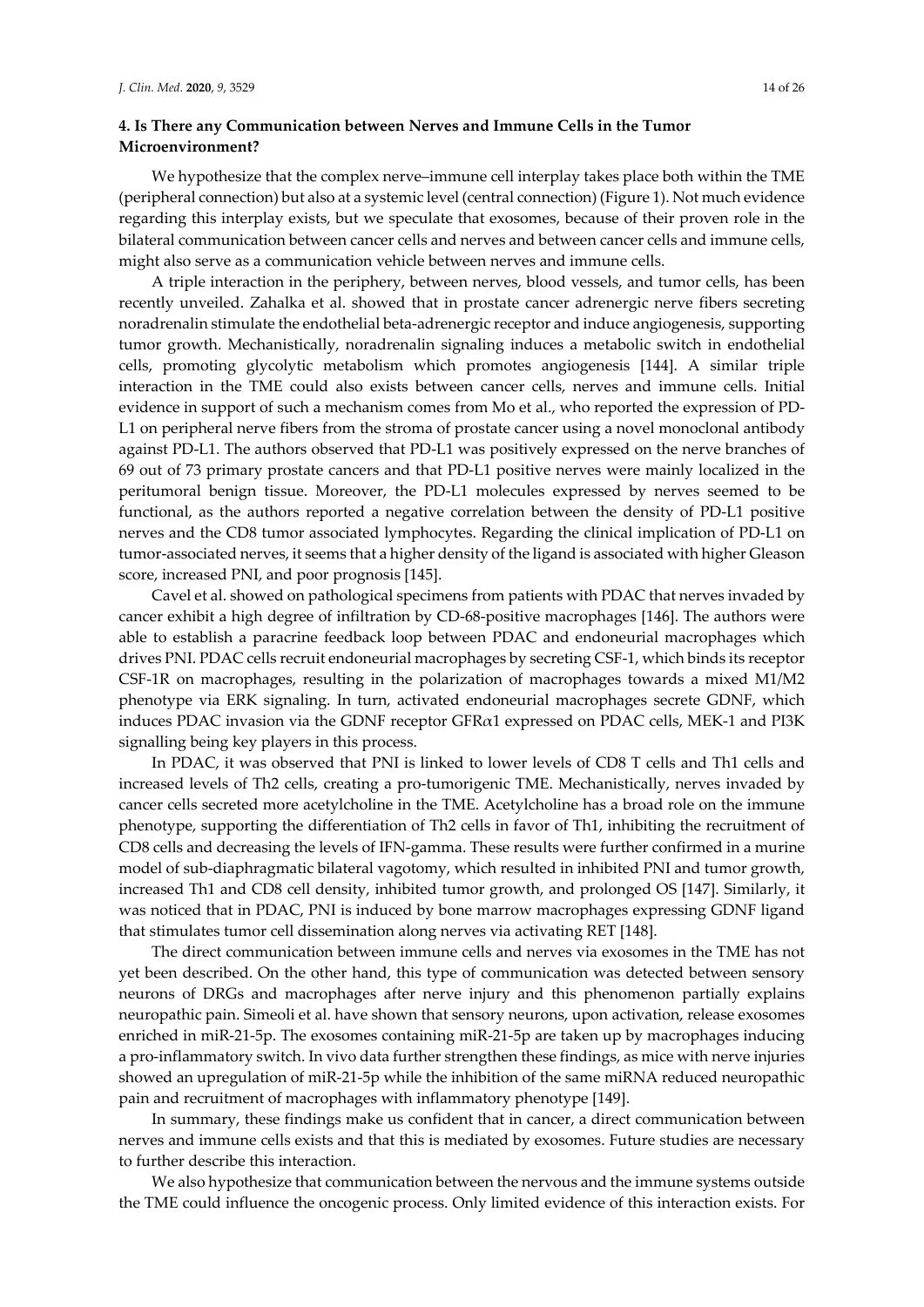example, Frick et al., starting from the concept that stress affects the immune system, observed that chronic stress alters the T-cell immunity in lymphoma mice. Chronically stressed mice with lymphoma displayed a reduced T-cell proliferation, lower numbers of CD4 lymphocytes, and lower levels of TNF-alpha and IFN-gamma. Furthermore, these mice showed an increased proliferation rate of cancer cells and shorter OS compared to unstressed mice [150]. Although the authors did not delve into the molecular mechanism underlying this observation, it is likely that stress-related immunosuppression drives cancer progression via neurotransmitters and even EVs. Indeed, immune cells express β2-AR and catecholamine-mediated signaling can regulate their function and tumor immune responses. Norepinephrine secreted by postganglionic sympathetic neurons innervating secondary lymphoid organs can decrease IFN-gamma and TNF-alpha secretion by primary human CD8+ effector memory T cells and suppress their cytolytic capacity [151]. Blocking the betaadrenergic signaling proved to be effective in improving the efficacy of anti-tumor vaccine by enhancing the frequency of CD8+ T lymphocytes infiltrating the tumor (TIL). This positive effect mainly occurs in the tumor-draining lymph node during the initial phase of antitumor CD8+ T-cell priming [152]. The immunosuppressive potential of MDSCs is also regulated by  $β<sub>2</sub>$  adrenergic receptor-mediated signaling. In particular, β2 adrenergic signaling regulates MDSC frequency and survival in tumors, and modulates the expression of two important immunosuppressive molecules, such as PD-L1 and arginase-I, resulting in increased suppression of T cell functions [153]. These evidences further confirm the importance of neuronal infiltration in the regulation of tumor immune responses in the TME. Beside local delivery of neurotransmitters by tumor-associated neurons, adrenergic signaling can be mediated by increased norepinephrine systemic levels. In the experimental autoimmune encephalomyelitis model of multiple sclerosis, β2-AR–mediated signaling was able to reduce the T cell-mediated autoimmunity in experimental autoimmune encephalomyelitis by suppressing IL-2, IFN-gamma, and GM-CSF production [154]. This evidence demonstrates the relevant effect of chronic stress in cancer patients, as it can be associated with increased systemic levels of catecholamine and in turn affects tumor immune responses.

Nonetheless, other mechanisms like exosomes and EVs can be implicated and need to be further researched. More recently, Cheng et al., discovered that prostate cancer tumorigenesis is accelerated by chronic depression in vivo. Depressed mice had more infiltrating TAMs, which were recruited from the spleen and from circulating MDSC. Furthermore, the authors noticed that the stress hormone norepinephrine stimulated cancer cells to secrete neuropeptide Y, which further activated myeloid cells mobilization. In clinical samples, depressed patients had a higher density of TAMs and higher levels of neuropeptide Y [155].

If this hypothesis is confirmed, it will shed new light on our understanding of cancer as a systemic disease. Epidemiologic data has already linked psychological trauma with cancer progression and unfavorable outcomes. In a systematic review analyzing 165 publications, it was proven that stress-related psychosocial factors increase the incidence of cancer while the analysis of another 330 studies linked stress factors with poor survival [156]. Hence, understanding the systemic connection between the immune system and the nervous system will further clarify how behavioral factors like isolation, depression, and stress play a mechanistic role in tumorigenesis.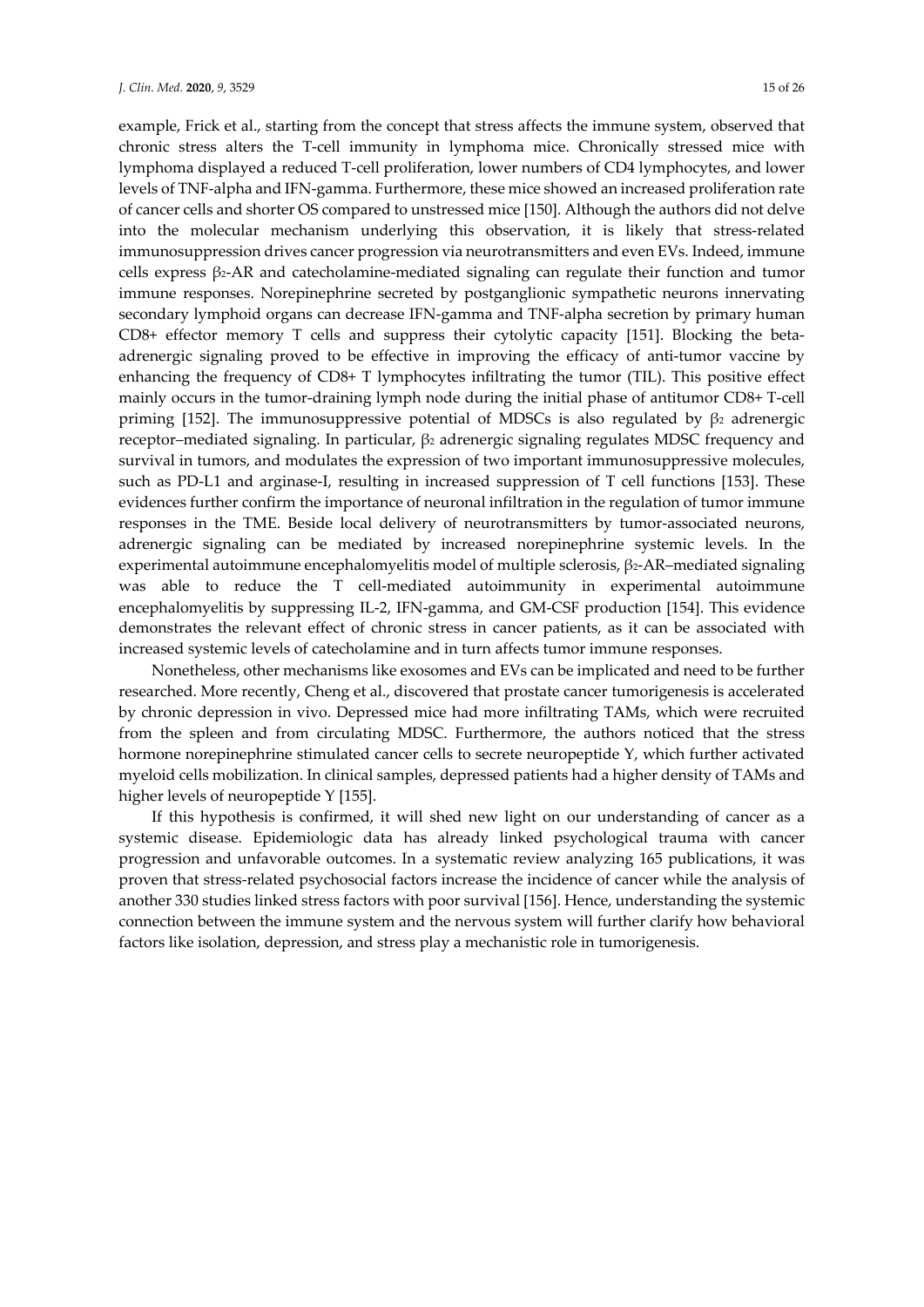

**Figure 1***.* **We hypothesize that a direct crosstalk between nerves and immune cells in cancer exists.** This crosstalk might occur both at the systemic and within the tumor microenvironment (TME) (red box) levels. At a systemic level, the crosstalk may be mainly mediated by neurotransmitters and cytokines, but molecular mechanisms are needed to be further examined. At the TME level, the interplay between the three components can be either direct, through ligands, or indirect. We speculate that exosomes play an important role in this communication both at the systemic level and in the TME.

#### **5. Future Perspectives**

All these data together lead to an important novel therapeutic perspective: simultaneously inhibiting the nerve and the immune axis that promote tumor progression. In other words, combining nervous stimulatory signaling blockade with immune checkpoint inhibitors may be an alternative way to treat cancer. Moreover, one should also take into consideration the possibility to manipulate the exosome trafficking between these cells in order to inhibit tumor growth.

The main method to restore the immune system in cancer is immune checkpoint inhibition. Immune checkpoint inhibitors have expanded treatment options for cancer patients with unfavorable outcomes; however, an important limitation exists since only a small proportion of patients respond to the therapy [157]. Therefore, alternative approaches need to be discovered to increase the proportion of patients that could positively respond to immune checkpoint inhibitors. One solution would be the inhibition of the molecular crosstalk between nerve and tumor cells. We briefly discuss below several potential strategies that could accomplish this aspiration.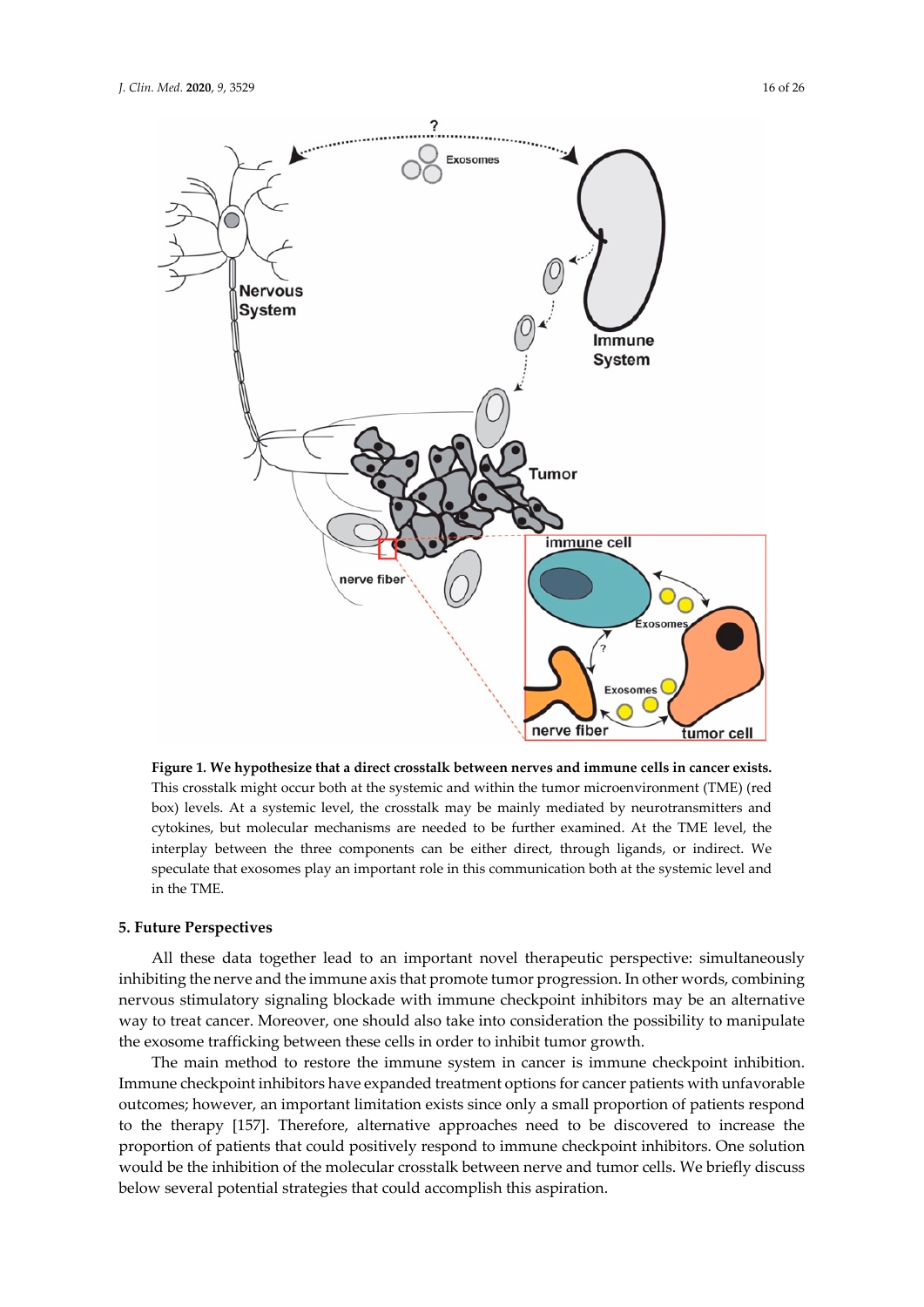One of the simplest methods to block the pro-oncogenic signaling of nerves could be the use of beta-blockers. In fact, numerous clinical trials are already assessing the efficacy of beta-blockers in different cancers [36]. Alternatively, tumors could be decoupled from the pro-oncogenic signal of nerves by performing surgical or chemical denervation (see Section 2.1).

The suppression of nerve recruitment within the TME and the inhibition of the reprograming of nerves towards a pro-tumorigenic phenotype by cancer cells represents another possible strategy to improve cancer outcomes. For instance, neurotrophic factors, like NGF, could be targeted using monoclonal antibodies or siRNAs against them. Bapat et al. used anti-NGF siRNAs in pancreatic cancer cell lines and observed that the migration of the cells towards DRGs was inhibited. Additionally, rat pheochromocytoma cells (PC-12) cultured with conditioned media from pancreatic cancer cell lines with NGF knock-down showed reduced neurite outgrowth [158].

Yet another option to block the pro-oncogenic signaling of nerves might be to stop exosome production in cancer cells. We have showed that blocking the exosome secretion pathway by double knock-out of RAB27A/RAB27B suppresses the ability of head and neck cancer cells to induce the trans-differentiation of sensory nerves into adrenergic nerves, resulting in suppressed tumor growth [95].

Moreover, the efficacy of combining immune checkpoint inhibitors with beta-blockers is supported by epidemiologic data and pre-clinical experiments. By analyzing 195 patients with melanoma receiving immunotherapy (either IL-2, anti-CTLA-4 and/or anti-PD1), it was remarked that the addition of pan-beta-blockers was associated with a significantly better OS compared to patients receiving immunotherapy plus beta1-blockers or no beta-blockers. By performing in vivo experiments, it was confirmed that the addition of propranolol (non-selective beta-blocker) improved the survival of mice receiving anti-PD1 or anti-PD1 and IL-2, but not of mice receiving IL-2 alone. In fact, beta-blockers alone are enough to boost the efficacy of immune-based therapies in mice [159]. However, the authors did not provide any additional results regarding the molecular mechanisms of action.

Thus, the crosstalks between nerves and cancer cells and between immune and cancer cells seem to intersect and novel therapies need to be developed to simultaneously inhibit these synergistic mechanisms. Compelling evidence suggest that exosomes play an important role in these communication avenues and targeting exosomes or modulating their content could be an innovative strategy to move this concept into clinical practice.

**Author Contributions:** Conceptualization, M.P.D., V.M. and R.M.; writing—original draft preparation, M.P.D., V.M. and R.M.; writing—review and editing, M.P.D., V.M., R.M., B.P., E.K. S.A., M.A. and G.A.C. All authors have read and agreed to the published version of the manuscript.

**Funding:** Pardini is recipient of the "Daniele Rosa" prize from Fondazione DaRosa for the research on the oncological fields and was supported by a Fondazione CRT grant (Rif 2018.0648) and by the Oncobiome European H2020 research project (grant number 825410). Calin is the Felix L. Haas Endowed Professor in Basic Science. Work in Calin's laboratory is supported by National Institutes of Health (NIH/NCATS) grant UH3TR00943-01 through the NIH Common Fund, Office of Strategic Coordination (OSC), the NCI grants 1R01 CA182905-01 and 1R01CA222007-01A1, an NIGMS 1R01GM122775-01 grant, a Team DOD (CA160445P1) grant, a Chronic Lymphocytic Leukemia Moonshot Flagship project, a CLL Global Research Foundation 2019 grant, a CLL Global Research Foundation 2020 grant, donor support through Jaffer Ajani and the Estate of C. G. Johnson, Jr.

**Conflicts of Interest:** The authors declare no conflict of interest.

### **References**

- 1. Dagenais, G.R.; Leong, D.P.; Rangarajan, S.; Lanas, F.; Lopez-Jaramillo, P.; Gupta, R.; Diaz, R.; Avezum, A.; Oliveira, G.B.F.; Wielgosz, A.; et al. Variations in common diseases, hospital admissions, and deaths in middle-aged adults in 21 countries from five continents (PURE): A prospective cohort study. *Lancet* **2020**, *395*, 785–794, doi:10.1016/S0140-6736(19)32007-0.
- 2. Hanahan, D.; Weinberg, R.A. Hallmarks of cancer: The next generation. *Cell* **2011**, *144*, 646–674, doi:10.1016/j.cell.2011.02.013.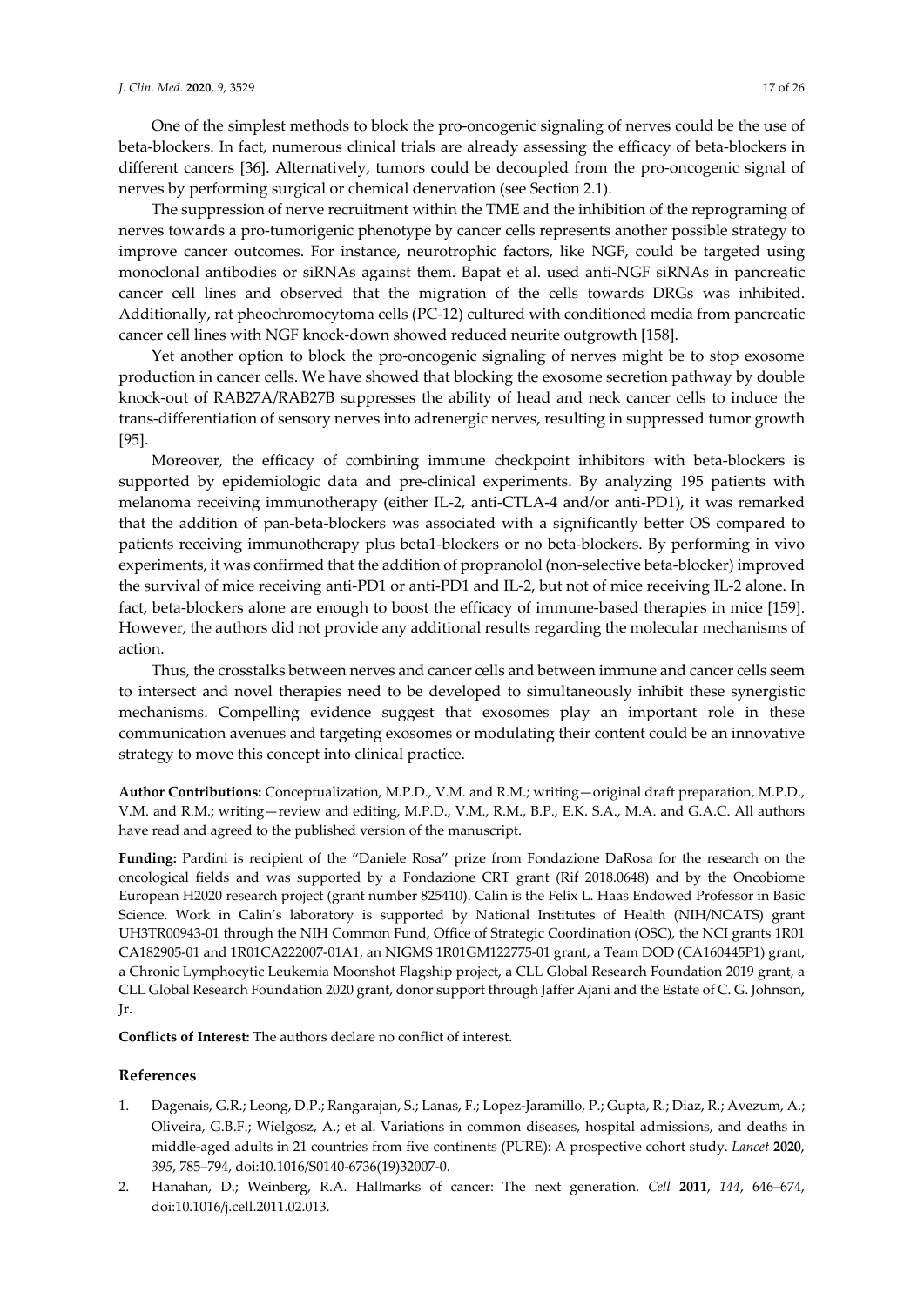- 3. Zitvogel, L.; Tesniere, A.; Kroemer, G. Cancer despite immunosurveillance: Immunoselection and immunosubversion. *Nat. Rev. Immunol.* **2006**, *6*, 715–727, doi:10.1038/nri1936.
- 4. Amit, M.; Na'ara, S.; Gil, Z. Mechanisms of cancer dissemination along nerves. *Nat. Rev. Cancer* **2016**, *16*, 399–408, doi:10.1038/nrc.2016.38.
- 5. Chen, D.S.; Mellman, I. Oncology meets immunology: The cancer-immunity cycle. *Immunity* **2013**, *39*, 1–10, doi:10.1016/j.immuni.2013.07.012.
- 6. Apte, R.S.; Chen, D.S.; Ferrara, N. VEGF in signaling and disease: Beyond discovery and development. *Cell*  **2019**, *176*, 1248–1264, doi:10.1016/j.cell.2019.01.021.
- 7. Coffelt, S.B.; Lewis, C.E.; Naldini, L.; Brown, J.M.; Ferrara, N.; De Palma, M. Elusive identities and overlapping phenotypes of proangiogenic myeloid cells in tumors. *Am. J. Pathol.* **2010**, *176*, 1564–1576, doi:10.2353/ajpath.2010.090786.
- 8. Socinski, M.A.; Jotte, R.M.; Cappuzzo, F.; Orlandi, F.; Stroyakovskiy, D.; Nogami, N.; Rodriguez-Abreu, D.; Moro-Sibilot, D.; Thomas, C.A.; Barlesi, F.; et al. Atezolizumab for first-line treatment of metastatic nonsquamous NSCLC. *N. Engl. J. Med.* **2018**, *378*, 2288–2301, doi:10.1056/NEJMoa1716948.
- 9. Demir, I.E.; Friess, H.; Ceyhan, G.O. Nerve-cancer interactions in the stromal biology of pancreatic cancer. *Front. Physiol.* **2012**, *3*, 97, doi:10.3389/fphys.2012.00097.
- 10. Quail, D.F.; Joyce, J.A. Microenvironmental regulation of tumor progression and metastasis. *Nat. Med.* **2013**, *19*, 1423–1437, doi:10.1038/nm.3394.
- 11. Kalluri, R.; LeBleu, V.S. The biology, function, and biomedical applications of exosomes. *Science* **2020**, *367*, doi:10.1126/science.aau6977.
- 12. Barcellos-Hoff, M.H.; Lyden, D.; Wang, T.C. The evolution of the cancer niche during multistage carcinogenesis. *Nat. Rev. Cancer* **2013**, *13*, 511–518, doi:10.1038/nrc3536.
- 13. Peinado, H.; Aleckovic, M.; Lavotshkin, S.; Matei, I.; Costa-Silva, B.; Moreno-Bueno, G.; Hergueta-Redondo, M.; Williams, C.; Garcia-Santos, G.; Ghajar, C.; et al. Melanoma exosomes educate bone marrow progenitor cells toward a pro-metastatic phenotype through MET. *Nat. Med.* **2012**, *18*, 883–891, doi:10.1038/nm.2753.
- 14. Litwack, G. Hormones and transport systems. Preface. *Vitam. Horm.* **2015**, *98*, xvii–xviii, doi:10.1016/S0083- 6729(15)00025-4.
- 15. Raposo, G.; Stoorvogel, W. Extracellular vesicles: Exosomes, microvesicles, and friends. *J. Cell Biol.* **2013**, *200*, 373–383, doi:10.1083/jcb.201211138.
- 16. Cocucci, E.; Meldolesi, J. Ectosomes and exosomes: Shedding the confusion between extracellular vesicles. *Trends Cell Biol.* **2015**, *25*, 364–372, doi:10.1016/j.tcb.2015.01.004.
- 17. Harding, C.; Heuser, J.; Stahl, P. Endocytosis and intracellular processing of transferrin and colloidal goldtransferrin in rat reticulocytes: Demonstration of a pathway for receptor shedding. *Eur. J. Cell Biol.* **1984**, *35*, 256–263.
- 18. Gurunathan, S.; Kang, M.H.; Jeyaraj, M.; Qasim, M.; Kim, J.H. Review of the isolation, characterization, biological function, and multifarious therapeutic approaches of exosomes. *Cells* **2019**, *8*, 307, doi:10.3390/cells8040307.
- 19. Wubbolts, R.; Leckie, R.S.; Veenhuizen, P.T.; Schwarzmann, G.; Mobius, W.; Hoernschemeyer, J.; Slot, J.W.; Geuze, H.J.; Stoorvogel, W. Proteomic and biochemical analyses of human B cell-derived exosomes. Potential implications for their function and multivesicular body formation. *J. Biol. Chem.* **2003**, *278*, 10963– 10972, doi:10.1074/jbc.M207550200.
- 20. Colombo, M.; Raposo, G.; Thery, C. Biogenesis, secretion, and intercellular interactions of exosomes and other extracellular vesicles. *Annu. Rev. Cell Dev. Biol.* **2014**, *30*, 255–289, doi:10.1146/annurev-cellbio-101512- 122326.
- 21. Jenjaroenpun, P.; Kremenska, Y.; Nair, V.M.; Kremenskoy, M.; Joseph, B.; Kurochkin, I.V. Characterization of RNA in exosomes secreted by human breast cancer cell lines using next-generation sequencing. *PeerJ*  **2013**, *1*, e201, doi:10.7717/peerj.201.
- 22. Cortez, M.A.; Bueso-Ramos, C.; Ferdin, J.; Lopez-Berestein, G.; Sood, A.K.; Calin, G.A. MicroRNAs in body fluids--the mix of hormones and biomarkers. *Nat. Rev. Clin. Oncol.* **2011**, *8*, 467–477, doi:10.1038/nrclinonc.2011.76.
- 23. Pardini, B.; Calin, G.A. MicroRNAs and long non-coding RNAs and their hormone-like activities in cancer. *Cancers* **2019**, *11*, 378, doi:10.3390/cancers11030378.
- 24. De Los Santos, M.C.; Dragomir, M.P.; Calin, G.A. The role of exosomal long non-coding RNAs in cancer drug resistance. *Cancer Drug Resist.* **2019**, *2*, 1178–1192, doi:10.20517/cdr.2019.74.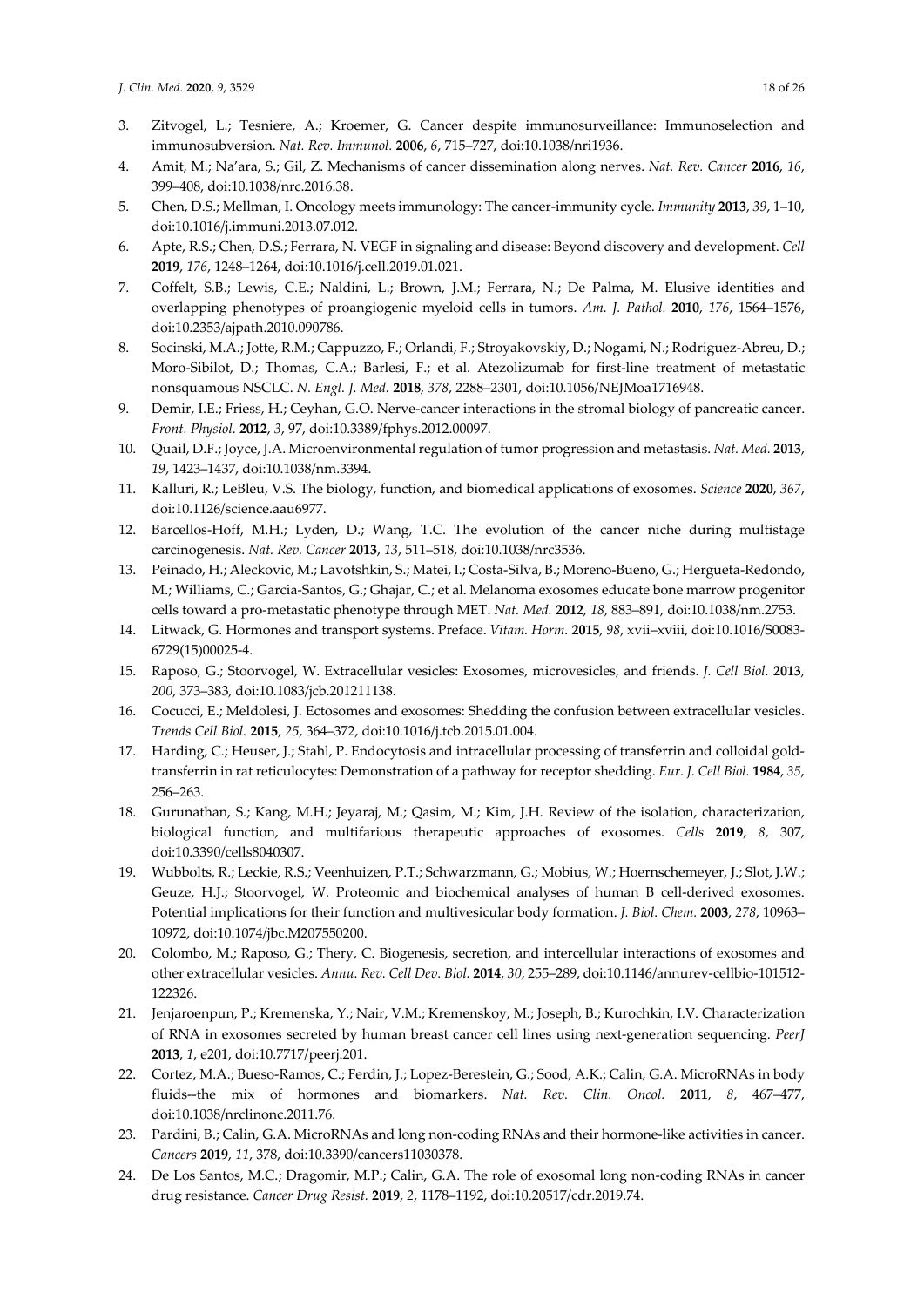- 25. Dragomir, M.; Chen, B.; Calin, G.A. Exosomal lncRNAs as new players in cell-to-cell communication. *Transl. Cancer Res.* **2018**, *7*, S243–S252, doi:10.21037/tcr.2017.10.46.
- 26. Thery, C.; Ostrowski, M.; Segura, E. Membrane vesicles as conveyors of immune responses. *Nat. Rev. Immunol.* **2009**, *9*, 581–593, doi:10.1038/nri2567.
- 27. Valadi, H.; Ekstrom, K.; Bossios, A.; Sjostrand, M.; Lee, J.J.; Lotvall, J.O. Exosome-mediated transfer of mRNAs and microRNAs is a novel mechanism of genetic exchange between cells. *Nat. Cell Biol.* **2007**, *9*, 654–659, doi:10.1038/ncb1596.
- 28. Vasilescu, C.; Tanase, M.; Giza, D.; Procopiuc, L.; Dragomir, M.P.; Calin, A.G.A. How does a tumor get its shape? MicroRNAs act as morphogens at the cancer invasion front. *Noncoding RNA* **2020**, *6*, 23, doi:10.3390/ncrna6020023.
- 29. Nishida-Aoki, N.; Ochiya, T. Interactions between cancer cells and normal cells via miRNAs in extracellular vesicles. *Cell. Mol. Life Sci.* **2015**, *72*, 1849–1861, doi:10.1007/s00018-014-1811-0.
- 30. Tkach, M.; Thery, C. Communication by extracellular vesicles: Where we are and where we need to go. *Cell*  **2016**, *164*, 1226–1232, doi:10.1016/j.cell.2016.01.043.
- 31. Josson, S.; Gururajan, M.; Sung, S.Y.; Hu, P.; Shao, C.; Zhau, H.E.; Liu, C.; Lichterman, J.; Duan, P.; Li, Q.; et al. Stromal fibroblast-derived miR-409 promotes epithelial-to-mesenchymal transition and prostate tumorigenesis. *Oncogene* **2015**, *34*, 2690–2699, doi:10.1038/onc.2014.212.
- 32. Wehrwein, E.A.; Orer, H.S.; Barman, S.M. Overview of the anatomy, physiology, and pharmacology of the autonomic nervous system. *Compr. Physiol.* **2016**, *6*, 1239–1278, doi:10.1002/cphy.c150037.
- 33. Saloman, J.L.; Albers, K.M.; Li, D.; Hartman, D.J.; Crawford, H.C.; Muha, E.A.; Rhim, A.D.; Davis, B.M. Ablation of sensory neurons in a genetic model of pancreatic ductal adenocarcinoma slows initiation and progression of cancer. *Proc. Natl. Acad. Sci. USA* **2016**, *113*, 3078–3083, doi:10.1073/pnas.1512603113.
- 34. Moreno-Smith, M.; Lutgendorf, S.K.; Sood, A.K. Impact of stress on cancer metastasis. *Future Oncol.* **2010**, *6*, 1863–1881, doi:10.2217/fon.10.142.
- 35. Kanczkowski, W.; Sue, M.; Bornstein, S.R. Adrenal gland microenvironment and its involvement in the regulation of stress-induced hormone secretion during sepsis. *Front. Endocrinol. (Lausanne)* **2016**, *7*, 156, doi:10.3389/fendo.2016.00156.
- 36. Faulkner, S.; Jobling, P.; March, B.; Jiang, C.C.; Hondermarck, H. Tumor neurobiology and the war of nerves in cancer. *Cancer Discov.* **2019**, *9*, 702–710, doi:10.1158/2159-8290.CD-18-1398.
- 37. Liebig, C.; Ayala, G.; Wilks, J.A.; Berger, D.H.; Albo, D. Perineural invasion in cancer: A review of the literature. *Cancer* **2009**, *115*, 3379–3391, doi:10.1002/cncr.24396.
- 38. Aurello, P.; Berardi, G.; Tierno, S.M.; Rampioni Vinciguerra, G.L.; Socciarelli, F.; Laracca, G.G.; Giulitti, D.; Pilozzi, E.; Ramacciato, G. Influence of perineural invasion in predicting overall survival and disease-free survival in patients With locally advanced gastric cancer. *Am. J. Surg.* **2017**, *213*, 748–753, doi:10.1016/j.amjsurg.2016.05.022.
- 39. Skancke, M.; Arnott, S.M.; Amdur, R.L.; Siegel, R.S.; Obias, V.J.; Umapathi, B.A. Lymphovascular invasion and perineural invasion negatively impact overall survival for stage II adenocarcinoma of the colon. *Dis. Colon Rectum* **2019**, *62*, 181–188, doi:10.1097/DCR.0000000000001258.
- 40. Ayala, G.E.; Dai, H.; Ittmann, M.; Li, R.; Powell, M.; Frolov, A.; Wheeler, T.M.; Thompson, T.C.; Rowley, D. Growth and survival mechanisms associated with perineural invasion in prostate cancer. *Cancer Res.* **2004**, *64*, 6082–6090, doi:10.1158/0008-5472.CAN-04-0838.
- 41. Sheng, L.; Ji, Y.; Du, X. Perineural invasion correlates with postoperative distant metastasis and poor overall survival in patients with PT1-3N0M0 esophageal squamous cell carcinoma. *Onco Targets Ther.* **2015**, *8*, 3153– 3157, doi:10.2147/OTT.S90909.
- 42. Yokoyama, S.; Matsuda, K.; Watanabe, T.; Mitani, Y.; Ieda, J.; Iwamoto, H.; Hotta, T.; Takifuji, K.; Yamaue, H. Perineural invasion is associated with poor survival after preoperative chemoradiation therapy for advanced lower rectal cancer. *Dig. Surg.* **2017**, *34*, 387–393, doi:10.1159/000453591.
- 43. Murakami, Y.; Uemura, K.; Sudo, T.; Hashimoto, Y.; Kondo, N.; Nakagawa, N.; Muto, T.; Sasaki, H.; Urabe, K.; Sueda, T. Perineural invasion in extrahepatic cholangiocarcinoma: Prognostic impact and treatment strategies. *J. Gastrointest. Surg.* **2013**, *17*, 1429–1439, doi:10.1007/s11605-013-2251-0.
- 44. Bakst, R.L.; Glastonbury, C.M.; Parvathaneni, U.; Katabi, N.; Hu, K.S.; Yom, S.S. Perineural invasion and perineural tumor spread in head and neck cancer. *Int. J. Radiat. Oncol. Biol. Phys.* **2019**, *103*, 1109–1124, doi:10.1016/j.ijrobp.2018.12.009.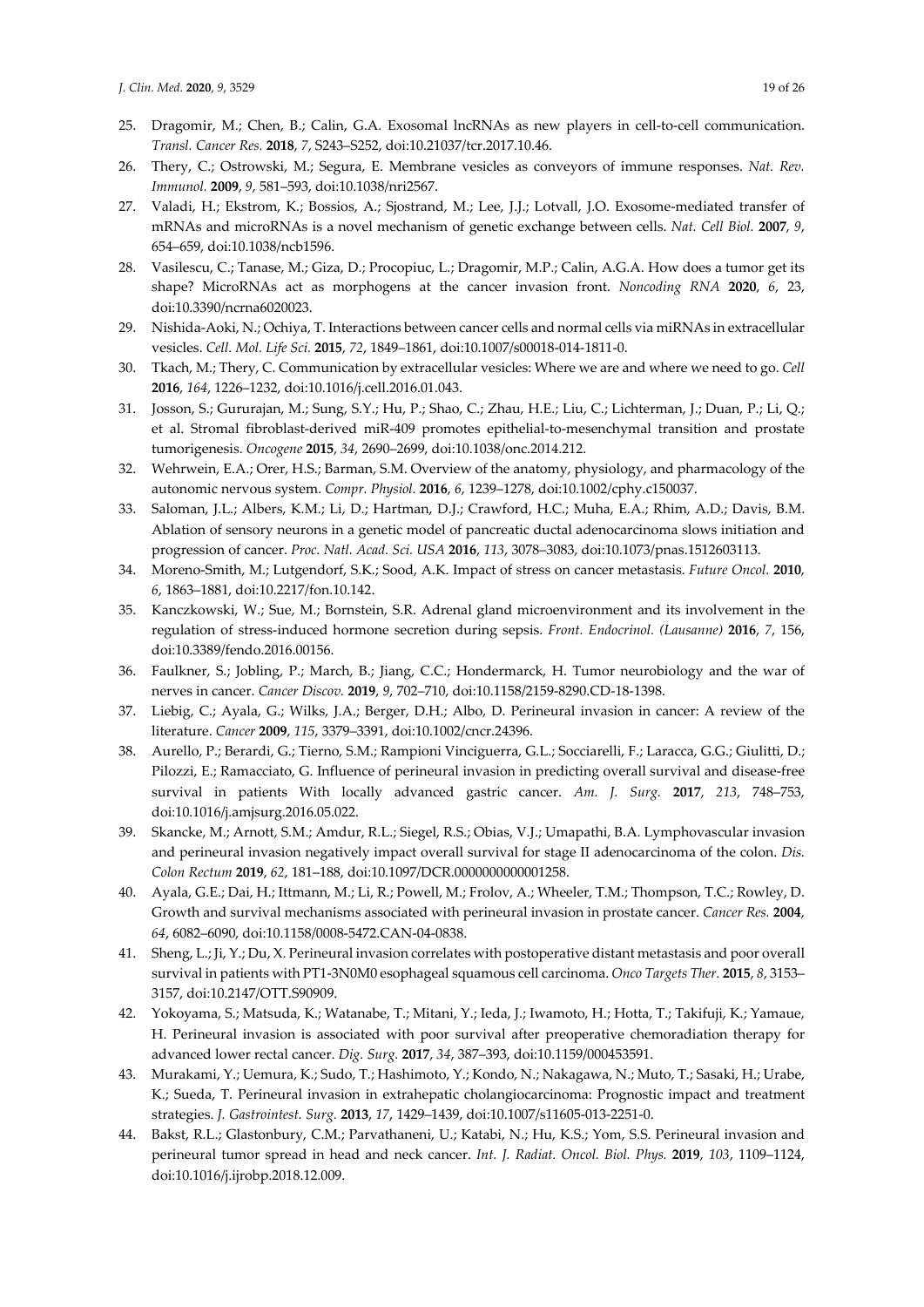- 45. Partecke, L.I.; Kading, A.; Trung, D.N.; Diedrich, S.; Sendler, M.; Weiss, F.; Kuhn, J.P.; Mayerle, J.; Beyer, K.; von Bernstorff, W.; et al. Subdiaphragmatic vagotomy promotes tumor growth and reduces survival via TNFalpha in a murine pancreatic cancer model. *Oncotarget* **2017**, *8*, 22501–22512, doi:10.18632/oncotarget.15019.
- 46. Renz, B.W.; Tanaka, T.; Sunagawa, M.; Takahashi, R.; Jiang, Z.; Macchini, M.; Dantes, Z.; Valenti, G.; White, R.A.; Middelhoff, M.A.; et al. Cholinergic signaling via muscarinic receptors directly and indirectly suppresses pancreatic tumorigenesis and cancer stemness. *Cancer Discov.* **2018**, *8*, 1458–1473, doi:10.1158/2159-8290.CD-18-0046.
- 47. Zhao, C.M.; Hayakawa, Y.; Kodama, Y.; Muthupalani, S.; Westphalen, C.B.; Andersen, G.T.; Flatberg, A.; Johannessen, H.; Friedman, R.A.; Renz, B.W.; et al. Denervation suppresses gastric tumorigenesis. *Sci. Transl. Med.* **2014**, *6*, 250ra115, doi:10.1126/scitranslmed.3009569.
- 48. Magnon, C.; Hall, S.J.; Lin, J.; Xue, X.; Gerber, L.; Freedland, S.J.; Frenette, P.S. Autonomic nerve development contributes to prostate cancer progression. *Science* **2013**, *341*, 1236361, doi:10.1126/science.1236361.
- 49. Zahalka, A.H.; Frenette, P.S. Nerves in cancer. *Nat. Rev. Cancer* **2020**, *20*, 143–157, doi:10.1038/s41568-019- 0237-2.
- 50. Sinha, S.; Fu, Y.Y.; Grimont, A.; Ketcham, M.; Lafaro, K.; Saglimbeni, J.A.; Askan, G.; Bailey, J.M.; Melchor, J.P.; Zhong, Y.; et al. PanIN neuroendocrine cells promote tumorigenesis via neuronal cross-talk. *Cancer Res.* **2017**, *77*, 1868–1879, doi:10.1158/0008-5472.CAN-16-0899-T.
- 51. Bai, H.; Li, H.; Zhang, W.; Matkowskyj, K.A.; Liao, J.; Srivastava, S.K.; Yang, G.Y. Inhibition of chronic pancreatitis and pancreatic intraepithelial neoplasia (PanIN) by capsaicin in LSL-KrasG12D/Pdx1-Cre mice. *Carcinogenesis* **2011**, *32*, 1689–1696, doi:10.1093/carcin/bgr191.
- 52. Nilsson, M.B.; Le, X.; Heymach, J.V. Beta-adrenergic signaling in lung cancer: A potential role for betablockers. *J. Neuroimmune Pharmacol.* **2020**, *15*, 27–36, doi:10.1007/s11481-019-09891-w.
- 53. Nilsson, M.B.; Sun, H.; Diao, L.; Tong, P.; Liu, D.; Li, L.; Fan, Y.; Poteete, A.; Lim, S.O.; Howells, K.; et al. Stress hormones promote EGFR inhibitor resistance in NSCLC: Implications for combinations with betablockers. *Sci. Transl. Med.* **2017**, *9*, doi:10.1126/scitranslmed.aao4307.
- 54. Friedman, J.R.; Richbart, S.D.; Merritt, J.C.; Brown, K.C.; Nolan, N.A.; Akers, A.T.; Lau, J.K.; Robateau, Z.R.; Miles, S.L.; Dasgupta, P. Acetylcholine signaling system in progression of lung cancers. *Pharmacol. Ther.*  **2019**, *194*, 222–254, doi:10.1016/j.pharmthera.2018.10.002.
- 55. Shao, J.X.; Wang, B.; Yao, Y.N.; Pan, Z.J.; Shen, Q.; Zhou, J.Y. Autonomic nervous infiltration positively correlates with pathological risk grading and poor prognosis in patients with lung adenocarcinoma. *Thorac. Cancer* **2016**, *7*, 588–598, doi:10.1111/1759-7714.12374.
- 56. Zhang, X.; Zhang, Y.; He, Z.; Yin, K.; Li, B.; Zhang, L.; Xu, Z. Chronic stress promotes gastric cancer progression and metastasis: An essential role for ADRB2. *Cell Death Dis.* **2019**, *10*, 788, doi:10.1038/s41419- 019-2030-2.
- 57. Zhi, X.; Li, B.; Li, Z.; Zhang, J.; Yu, J.; Zhang, L.; Xu, Z. Adrenergic modulation of AMPKdependent autophagy by chronic stress enhances cell proliferation and survival in gastric cancer. *Int. J. Oncol.* **2019**, *54*, 1625–1638, doi:10.3892/ijo.2019.4753.
- 58. Shi, M.; Yang, Z.; Hu, M.; Liu, D.; Hu, Y.; Qian, L.; Zhang, W.; Chen, H.; Guo, L.; Yu, M.; et al. Catecholamine-Induced beta2-adrenergic receptor activation mediates desensitization of gastric cancer cells to trastuzumab by upregulating MUC4 expression. *J. Immunol.* **2013**, *190*, 5600–5608, doi:10.4049/jimmunol.1202364.
- 59. Hayakawa, Y.; Sakitani, K.; Konishi, M.; Asfaha, S.; Niikura, R.; Tomita, H.; Renz, B.W.; Tailor, Y.; Macchini, M.; Middelhoff, M.; et al. Nerve growth factor promotes gastric tumorigenesis through aberrant cholinergic signaling. *Cancer Cell* **2017**, *31*, 21–34, doi:10.1016/j.ccell.2016.11.005.
- 60. Chin, C.C.; Li, J.M.; Lee, K.F.; Huang, Y.C.; Wang, K.C.; Lai, H.C.; Cheng, C.C.; Kuo, Y.H.; Shi, C.S. Selective beta2-AR blockage suppresses colorectal cancer growth through regulation of EGFR-Akt/ERK1/2 signaling, G1-phase arrest, and apoptosis. *J. Cell Physiol.* **2016**, *231*, 459–472, doi:10.1002/jcp.25092.
- 61. Han, J.; Jiang, Q.; Ma, R.; Zhang, H.; Tong, D.; Tang, K.; Wang, X.; Ni, L.; Miao, J.; Duan, B.; et al. Norepinephrine-CREB1-miR-373 axis promotes progression of colon cancer. *Mol. Oncol.* **2020**, *14*, 1059– 1073, doi:10.1002/1878-0261.12657.
- 62. Xie, G.; Raufman, J.P. Muscarinic receptor signaling and colon cancer progression. *J. Cancer Metastasis Treat.*  **2016**, *2*, 195–200, doi:10.20517/2394-4722.2016.05.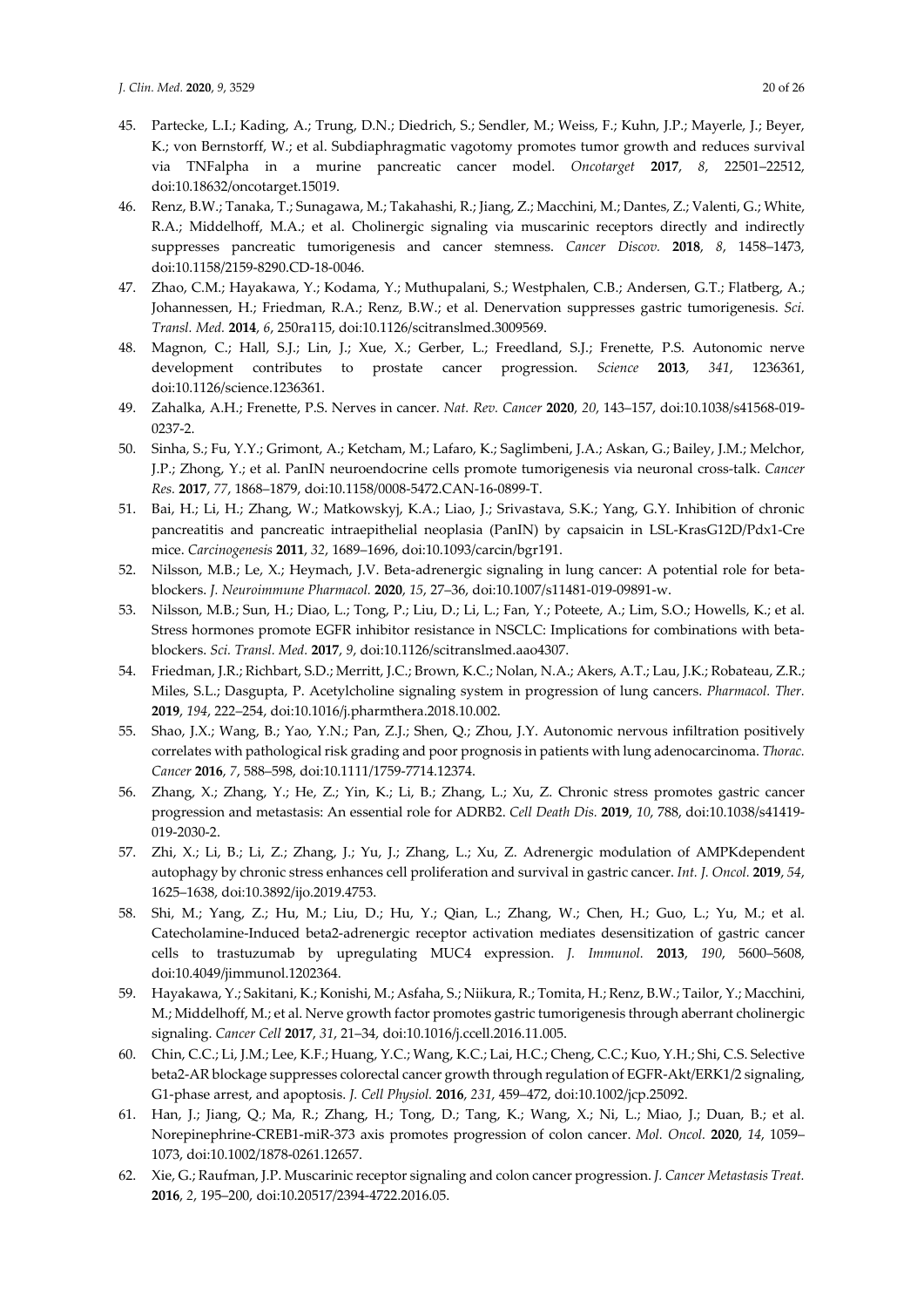- 63. Raufman, J.P.; Chen, Y.; Cheng, K.; Compadre, C.; Compadre, L.; Zimniak, P. Selective interaction of bile acids with muscarinic receptors: A case of molecular mimicry. *Eur. J. Pharmacol.* **2002**, *457*, 77–84, doi:10.1016/s0014-2999(02)02690-0.
- 64. Xiao, M.B.; Jin, D.D.; Jiao, Y.J.; Ni, W.K.; Liu, J.X.; Qu, L.S.; Lu, C.H.; Ni, R.Z.; Jiang, F.; Chen, W.C. beta2- AR regulates the expression of AKR1B1 in human pancreatic cancer cells and promotes their proliferation via the ERK1/2 pathway. *Mol. Biol. Rep.* **2018**, *45*, 1863–1871, doi:10.1007/s11033-018-4332-3.
- 65. Zhang, P.; He, X.; Tan, J.; Zhou, X.; Zou, L. beta-arrestin2 mediates beta-2 adrenergic receptor signaling inducing prostate cancer cell progression. *Oncol. Rep.* **2011**, *26*, 1471–1477, doi:10.3892/or.2011.1417.
- 66. Yin, Q.Q.; Xu, L.H.; Zhang, M.; Xu, C. Muscarinic acetylcholine receptor M1 mediates prostate cancer cell migration and invasion through hedgehog signaling. *Asian J. Androl.* **2018**, *20*, 608–614, doi:10.4103/aja.aja\_55\_18.
- 67. Guo, L.; Liu, Y.; Ding, Z.; Sun, W.; Yuan, M. Signal transduction by M3 muscarinic acetylcholine receptor in prostate cancer. *Oncol. Lett.* **2016**, *11*, 385–392, doi:10.3892/ol.2015.3830.
- 68. Goto, Y.; Ando, T.; Izumi, H.; Feng, X.; Arang, N.; Gilardi, M.; Wang, Z.; Ando, K.; Gutkind, J.S. Muscarinic receptors promote castration-resistant growth of prostate cancer through a FAK-YAP signaling axis. *Oncogene* **2020**, *39*, 4014–4027, doi:10.1038/s41388-020-1272-x.
- 69. Sloan, E.K.; Priceman, S.J.; Cox, B.F.; Yu, S.; Pimentel, M.A.; Tangkanangnukul, V.; Arevalo, J.M.; Morizono, K.; Karanikolas, B.D.; Wu, L.; et al. The sympathetic nervous system induces a metastatic switch in primary breast cancer. *Cancer Res.* **2010**, *70*, 7042–7052, doi:10.1158/0008-5472.CAN-10-0522.
- 70. Erin, N.; Zhao, W.; Bylander, J.; Chase, G.; Clawson, G. Capsaicin-induced inactivation of sensory neurons promotes a more aggressive gene expression phenotype in breast cancer cells. *Breast Cancer Res. Treat.* **2006**, *99*, 351–364, doi:10.1007/s10549-006-9219-7.
- 71. Hanoun, M.; Zhang, D.; Mizoguchi, T.; Pinho, S.; Pierce, H.; Kunisaki, Y.; Lacombe, J.; Armstrong, S.A.; Duhrsen, U.; Frenette, P.S. Acute myelogenous leukemia-induced sympathetic neuropathy promotes malignancy in an altered hematopoietic stem cell niche. *Cell Stem Cell* **2014**, *15*, 365–375, doi:10.1016/j.stem.2014.06.020.
- 72. Lucas, D.; Scheiermann, C.; Chow, A.; Kunisaki, Y.; Bruns, I.; Barrick, C.; Tessarollo, L.; Frenette, P.S. Chemotherapy-induced bone marrow nerve injury impairs hematopoietic regeneration. *Nat. Med.* **2013**, *19*, 695–703, doi:10.1038/nm.3155.
- 73. Aydin, B.; Cabadak, H.; Goren, M.Z. Investigation of the roles of non-neuronal acetylcholine in chronic myeloid leukemic cells and their erythroid or megakaryocytic differentiated lines. *Anticancer Agents Med. Chem.* **2018**, *18*, 1440–1447, doi:10.2174/1871520618666180406123154.
- 74. Cabadak, H.; Aydin, B.; Kan, B. Regulation of M2, M3, and M4 muscarinic receptor expression in K562 chronic myelogenous leukemic cells by carbachol. *J. Recept. Signal Transduct. Res.* **2011**, *31*, 26–32, doi:10.3109/10799893.2010.506484.
- 75. Lin, K.T.; Wang, L.H. New dimension of glucocorticoids in cancer treatment. *Steroids* **2016**, *111*, 84–88, doi:10.1016/j.steroids.2016.02.019.
- 76. Pufall, M.A. Glucocorticoids and Cancer. *Adv. Exp. Med. Biol.* **2015**, *872*, 315–333, doi:10.1007/978-1-4939- 2895-8\_14.
- 77. Mattingly, A.; Finley, J.K.; Knox, S.M. Salivary gland development and disease. *Wiley Interdiscip. Rev. Dev. Biol.* **2015**, *4*, 573–590, doi:10.1002/wdev.194.
- 78. Aloe, L.; Rocco, M.L.; Balzamino, B.O.; Micera, A. Nerve growth factor: Role in growth, differentiation and controlling cancer cell development. *J. Exp. Clin. Cancer Res.* **2016**, *35*, 116, doi:10.1186/s13046-016-0395-y.
- 79. Fielder, G.C.; Yang, T.W.; Razdan, M.; Li, Y.; Lu, J.; Perry, J.K.; Lobie, P.E.; Liu, D.X. The GDNF family: A role in cancer? *Neoplasia* **2018**, *20*, 99–117, doi:10.1016/j.neo.2017.10.010.
- 80. Knox, S.M.; Lombaert, I.M.; Haddox, C.L.; Abrams, S.R.; Cotrim, A.; Wilson, A.J.; Hoffman, M.P. Parasympathetic stimulation improves epithelial organ regeneration. *Nat. Commun.* **2013**, *4*, 1494, doi:10.1038/ncomms2493.
- 81. Emmerson, E.; May, A.J.; Nathan, S.; Cruz-Pacheco, N.; Lizama, C.O.; Maliskova, L.; Zovein, A.C.; Shen, Y.; Muench, M.O.; Knox, S.M. SOX2 regulates acinar cell development in the salivary gland. *Elife* **2017**, *6*, doi:10.7554/eLife.26620.
- 82. Srinivasan, R.; Chang, W.W. Effect of neonatal sympathectomy on the postnatal differentiation of the submandibular gland of the rat. *Cell Tissue Res.* **1977**, *180*, 99–109, doi:10.1007/BF00227032.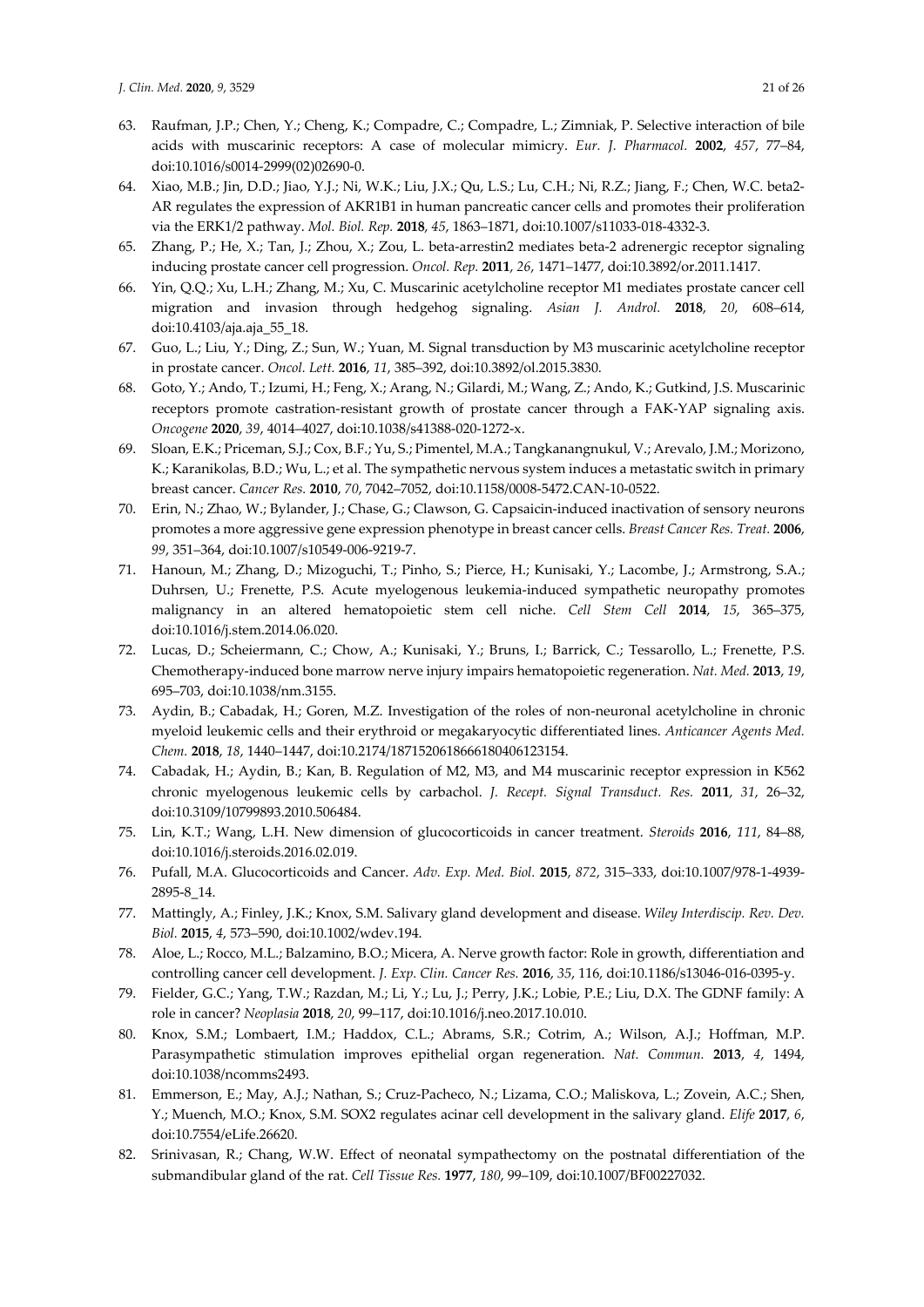- 83. Bloom, G.D.; Carlsoo, B.; Danielsson, A.; Hellstrom, S.; Henriksson, R. Trophic effect of the sympathetic nervous system on the early development of the rat parotid gland: A quantitative ultrastructural study. *Anat. Rec.* **1981**, *201*, 645–654, doi:10.1002/ar.1092010409.
- 84. Wheeler, E.F.; Bothwell, M. Spatiotemporal patterns of expression of NGF and the low-affinity NGF receptor in rat embryos suggest functional roles in tissue morphogenesis and myogenesis. *J. Neurosci.* **1992**, *12*, 930–945.
- 85. Borden, P.; Houtz, J.; Leach, S.D.; Kuruvilla, R. Sympathetic innervation during development is necessary for pancreatic islet architecture and functional maturation. *Cell Rep.* **2013**, *4*, 287–301, doi:10.1016/j.celrep.2013.06.019.
- 86. Airaksinen, M.S.; Saarma, M. The GDNF family: Signalling, biological functions and therapeutic value. *Nat. Rev. Neurosci.* **2002**, *3*, 383–394, doi:10.1038/nrn812.
- 87. Wang, K.; Demir, I.E.; D'Haese, J.G.; Tieftrunk, E.; Kujundzic, K.; Schorn, S.; Xing, B.; Kehl, T.; Friess, H.; Ceyhan, G.O. The neurotrophic factor neurturin contributes toward an aggressive cancer cell phenotype, neuropathic pain and neuronal plasticity in pancreatic cancer. *Carcinogenesis* **2014**, *35*, 103–113, doi:10.1093/carcin/bgt312.
- 88. Ceyhan, G.O.; Schafer, K.H.; Kerscher, A.G.; Rauch, U.; Demir, I.E.; Kadihasanoglu, M.; Bohm, C.; Muller, M.W.; Buchler, M.W.; Giese, N.A.; et al. Nerve growth factor and artemin are paracrine mediators of pancreatic neuropathy in pancreatic adenocarcinoma. *Ann. Surg.* **2010**, *251*, 923–931, doi:10.1097/SLA.0b013e3181d974d4.
- 89. Pundavela, J.; Demont, Y.; Jobling, P.; Lincz, L.F.; Roselli, S.; Thorne, R.F.; Bond, D.; Bradshaw, R.A.; Walker, M.M.; Hondermarck, H. ProNGF correlates with Gleason score and is a potential driver of nerve infiltration in prostate cancer. *Am. J. Pathol.* **2014**, *184*, 3156–3162, doi:10.1016/j.ajpath.2014.08.009.
- 90. Dobrenis, K.; Gauthier, L.R.; Barroca, V.; Magnon, C. Granulocyte colony-stimulating factor off-target effect on nerve outgrowth promotes prostate cancer development. *Int. J. Cancer* **2015**, *136*, 982–988, doi:10.1002/ijc.29046.
- 91. Mauffrey, P.; Tchitchek, N.; Barroca, V.; Bemelmans, A.P.; Firlej, V.; Allory, Y.; Romeo, P.H.; Magnon, C. Progenitors from the central nervous system drive neurogenesis in cancer. *Nature* **2019**, *569*, 672–678, doi:10.1038/s41586-019-1219-y.
- 92. Madeo, M.; Colbert, P.L.; Vermeer, D.W.; Lucido, C.T.; Cain, J.T.; Vichaya, E.G.; Grossberg, A.J.; Muirhead, D.; Rickel, A.P.; Hong, Z.; et al. Cancer exosomes induce tumor innervation. *Nat. Commun.* **2018**, *9*, 4284, doi:10.1038/s41467-018-06640-0.
- 93. Lucido, C.T.; Wynja, E.; Madeo, M.; Williamson, C.S.; Schwartz, L.E.; Imblum, B.A.; Drapkin, R.; Vermeer, P.D. Innervation of cervical carcinoma is mediated by cancer-derived exosomes. *Gynecol. Oncol.* **2019**, *154*, 228–235, doi:10.1016/j.ygyno.2019.04.651.
- 94. Ching, R.C.; Wiberg, M.; Kingham, P.J. Schwann cell-like differentiated adipose stem cells promote neurite outgrowth via secreted exosomes and RNA transfer. *Stem Cell Res. Ther.* **2018**, *9*, 266, doi:10.1186/s13287- 018-1017-8.
- 95. Amit, M.; Takahashi, H.; Dragomir, M.P.; Lindemann, A.; Gleber-Netto, F.O.; Pickering, C.R.; Anfossi, S.; Osman, A.A.; Cai, Y.; Wang, R.; et al. Loss of p53 drives neuron reprogramming in head and neck cancer. *Nature* **2020**, *578*, 449–454, doi:10.1038/s41586-020-1996-3.
- 96. Marin-Acevedo, J.A.; Soyano, A.E.; Dholaria, B.; Knutson, K.L.; Lou, Y. Cancer immunotherapy beyond immune checkpoint inhibitors. *J. Hematol. Oncol.* **2018**, *11*, 8, doi:10.1186/s13045-017-0552-6.
- 97. Weiss, S.A.; Wolchok, J.D.; Sznol, M. Immunotherapy of melanoma: Facts and hopes. *Clin. Cancer Res.* **2019**, *25*, 5191–5201, doi:10.1158/1078-0432.CCR-18-1550.
- 98. Massarelli, E.; Papadimitrakopoulou, V.; Welsh, J.; Tang, C.; Tsao, A.S. Immunotherapy in lung cancer. *Transl. Lung Cancer Res.* **2014**, *3*, 53–63, doi:10.3978/j.issn.2218-6751.2014.01.01.
- 99. O'Donnell, J.S.; Teng, M.W.L.; Smyth, M.J. Cancer immunoediting and resistance to T cell-based immunotherapy. *Nat. Rev. Clin. Oncol.* **2019**, *16*, 151–167, doi:10.1038/s41571-018-0142-8.
- 100. Restifo, N.P.; Antony, P.A.; Finkelstein, S.E.; Leitner, W.W.; Surman, D.P.; Theoret, M.R.; Touloukian, C.E. Assumptions of the tumor 'escape' hypothesis. *Semin. Cancer Biol.* **2002**, *12*, 81–86, doi:10.1006/scbi.2001.0399.
- 101. Beatty, G.L.; Gladney, W.L. Immune escape mechanisms as a guide for cancer immunotherapy. *Clin. Cancer Res.* **2015**, *21*, 687–692, doi:10.1158/1078-0432.CCR-14-1860.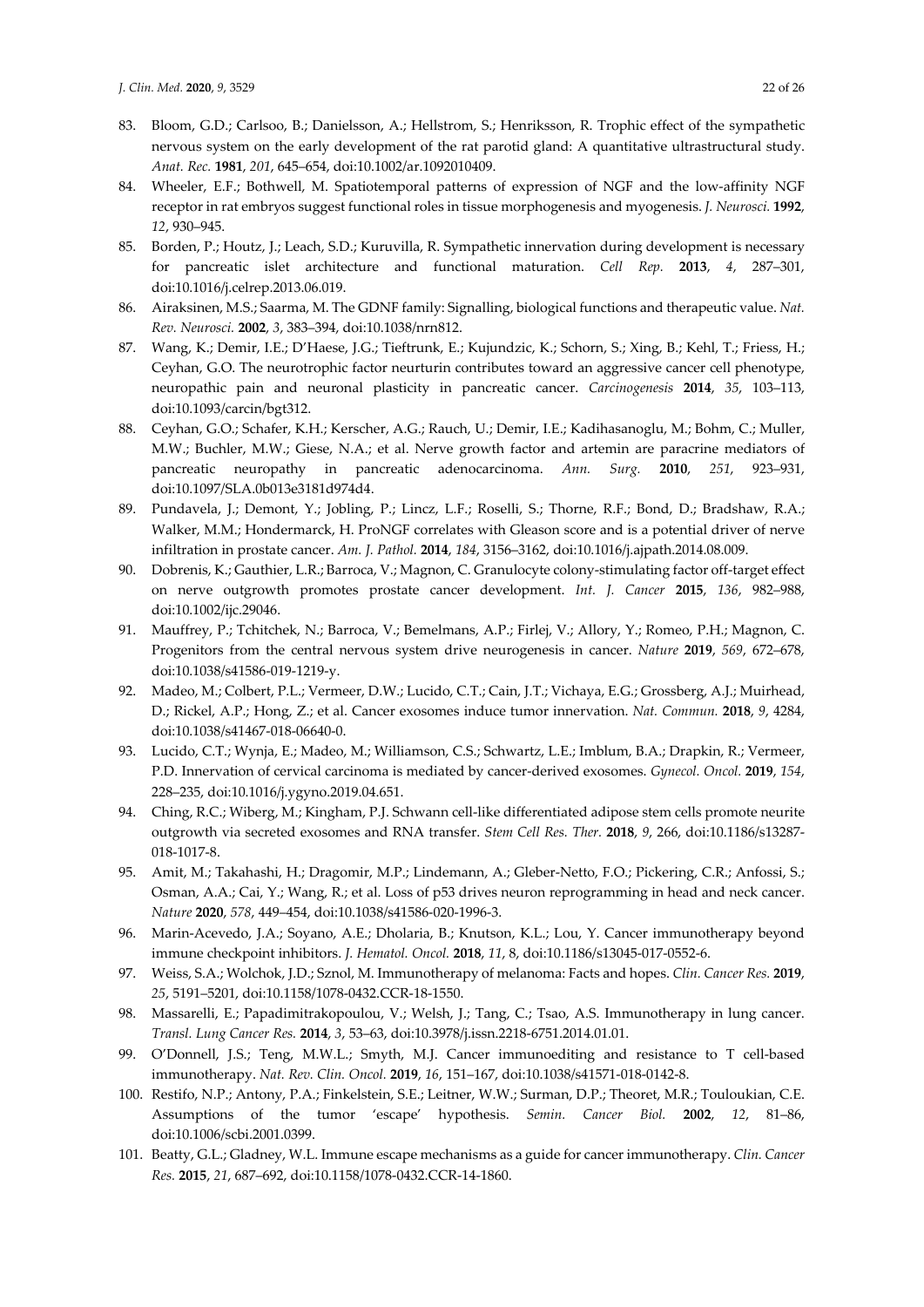- 102. Larkin, J.; Chiarion-Sileni, V.; Gonzalez, R.; Grob, J.J.; Rutkowski, P.; Lao, C.D.; Cowey, C.L.; Schadendorf, D.; Wagstaff, J.; Dummer, R.; et al. Five-Year survival with combined nivolumab and ipilimumab in advanced melanoma. *N. Engl. J. Med.* **2019**, *381*, 1535–1546, doi:10.1056/NEJMoa1910836.
- 103. Conry, R.M.; Westbrook, B.; McKee, S.; Norwood, T.G. Talimogene laherparepvec: First in class oncolytic virotherapy. *Hum. Vaccin. Immunother.* **2018**, *14*, 839–846, doi:10.1080/21645515.2017.1412896.
- 104. Anassi, E.; Ndefo, U.A. Sipuleucel-T (provenge) injection: The first immunotherapy agent (vaccine) for hormone-refractory prostate cancer. *Pharm. Ther.* **2011**, *36*, 197–202.
- 105. Pehlivan, K.C.; Duncan, B.B.; Lee, D.W. CAR-T cell therapy for acute lymphoblastic leukemia: Transforming the treatment of relapsed and refractory disease. *Curr. Hematol. Malig. Rep.* **2018**, *13*, 396–406, doi:10.1007/s11899-018-0470-x.
- 106. Vaddepally, R.K.; Kharel, P.; Pandey, R.; Garje, R.; Chandra, A.B. Review of indications of FDA-approved immune checkpoint inhibitors per NCCN guidelines with the level of evidence. *Cancers* **2020**, *12*, 738, doi:10.3390/cancers12030738.
- 107. Muraille, E.; Leo, O. Revisiting the Th1/Th2 paradigm. *Scand. J. Immunol.* **1998**, *47*, 1–9, doi:10.1111/j.1365- 3083.1998-47-1.00383.x.
- 108. Lenschow, D.J.; Walunas, T.L.; Bluestone, J.A. CD28/B7 system of T cell costimulation. *Annu. Rev. Immunol.*  **1996**, *14*, 233–258, doi:10.1146/annurev.immunol.14.1.233.
- 109. Walunas, T.L.; Lenschow, D.J.; Bakker, C.Y.; Linsley, P.S.; Freeman, G.J.; Green, J.M.; Thompson, C.B.; Bluestone, J.A. CTLA-4 can function as a negative regulator of T cell activation. *Immunity* **1994**, *1*, 405–413, doi:10.1016/1074-7613(94)90071-x.
- 110. Agata, Y.; Kawasaki, A.; Nishimura, H.; Ishida, Y.; Tsubata, T.; Yagita, H.; Honjo, T. Expression of the PD-1 antigen on the surface of stimulated mouse T and B lymphocytes. *Int. Immunol.* **1996**, *8*, 765–772, doi:10.1093/intimm/8.5.765.
- 111. Kane, L.P.; Andres, P.G.; Howland, K.C.; Abbas, A.K.; Weiss, A. Akt provides the CD28 costimulatory signal for up-regulation of IL-2 and IFN-gamma but not TH2 cytokines. *Nat. Immunol.* **2001**, *2*, 37–44, doi:10.1038/83144.
- 112. Pages, F.; Ragueneau, M.; Rottapel, R.; Truneh, A.; Nunes, J.; Imbert, J.; Olive, D. Binding of phosphatidylinositol-3-OH kinase to CD28 is required for T-cell signalling. *Nature* **1994**, *369*, 327–329, doi:10.1038/369327a0.
- 113. Keir, M.E.; Liang, S.C.; Guleria, I.; Latchman, Y.E.; Qipo, A.; Albacker, L.A.; Koulmanda, M.; Freeman, G.J.; Sayegh, M.H.; Sharpe, A.H. Tissue expression of PD-L1 mediates peripheral T cell tolerance. *J. Exp. Med.*  **2006**, *203*, 883–895, doi:10.1084/jem.20051776.
- 114. Robbins, P.D.; Morelli, A.E. Regulation of immune responses by extracellular vesicles. *Nat. Rev. Immunol.*  **2014**, *14*, 195–208, doi:10.1038/nri3622.
- 115. Maybruck, B.T.; Pfannenstiel, L.W.; Diaz-Montero, M.; Gastman, B.R. Tumor-derived exosomes induce CD8(+) T cell suppressors. *J. Immunother. Cancer* **2017**, *5*, 65, doi:10.1186/s40425-017-0269-7.
- 116. Bland, C.L.; Byrne-Hoffman, C.N.; Fernandez, A.; Rellick, S.L.; Deng, W.; Klinke, D.J., 2nd. Exosomes derived from B16F0 melanoma cells alter the transcriptome of cytotoxic T cells that impacts mitochondrial respiration. *FEBS J.* **2018**, *285*, 1033–1050, doi:10.1111/febs.14396.
- 117. Olingy, C.E.; Dinh, H.Q.; Hedrick, C.C. Monocyte heterogeneity and functions in cancer. *J. Leukoc. Biol.*  **2019**, *106*, 309–322, doi:10.1002/JLB.4RI0818-311R.
- 118. Hanna, R.N.; Cekic, C.; Sag, D.; Tacke, R.; Thomas, G.D.; Nowyhed, H.; Herrley, E.; Rasquinha, N.; McArdle, S.; Wu, R.; et al. Patrolling monocytes control tumor metastasis to the lung. *Science* **2015**, *350*, 985– 990, doi:10.1126/science.aac9407.
- 119. Hinshaw, D.C.; Shevde, L.A. The tumor microenvironment innately modulates cancer progression. *Cancer Res.* **2019**, *79*, 4557–4566, doi:10.1158/0008-5472.CAN-18-3962.
- 120. Pathria, P.; Louis, T.L.; Varner, J.A. Targeting tumor-associated macrophages in cancer. *Trends Immunol.*  **2019**, *40*, 310–327, doi:10.1016/j.it.2019.02.003.
- 121. Zhao, X.; Qu, J.; Sun, Y.; Wang, J.; Liu, X.; Wang, F.; Zhang, H.; Wang, W.; Ma, X.; Gao, X.; *et al*. Prognostic significance of tumor-associated macrophages in breast cancer: A meta-analysis of the literature. *Oncotarget*  **2017**, *8*, 30576–30586, doi:10.18632/oncotarget.15736.
- 122. Wang, H.W.; Joyce, J.A. Alternative activation of tumor-associated macrophages by IL-4: Priming for protumoral functions. *Cell Cycle* **2010**, *9*, 4824–4835, doi:10.4161/cc.9.24.14322.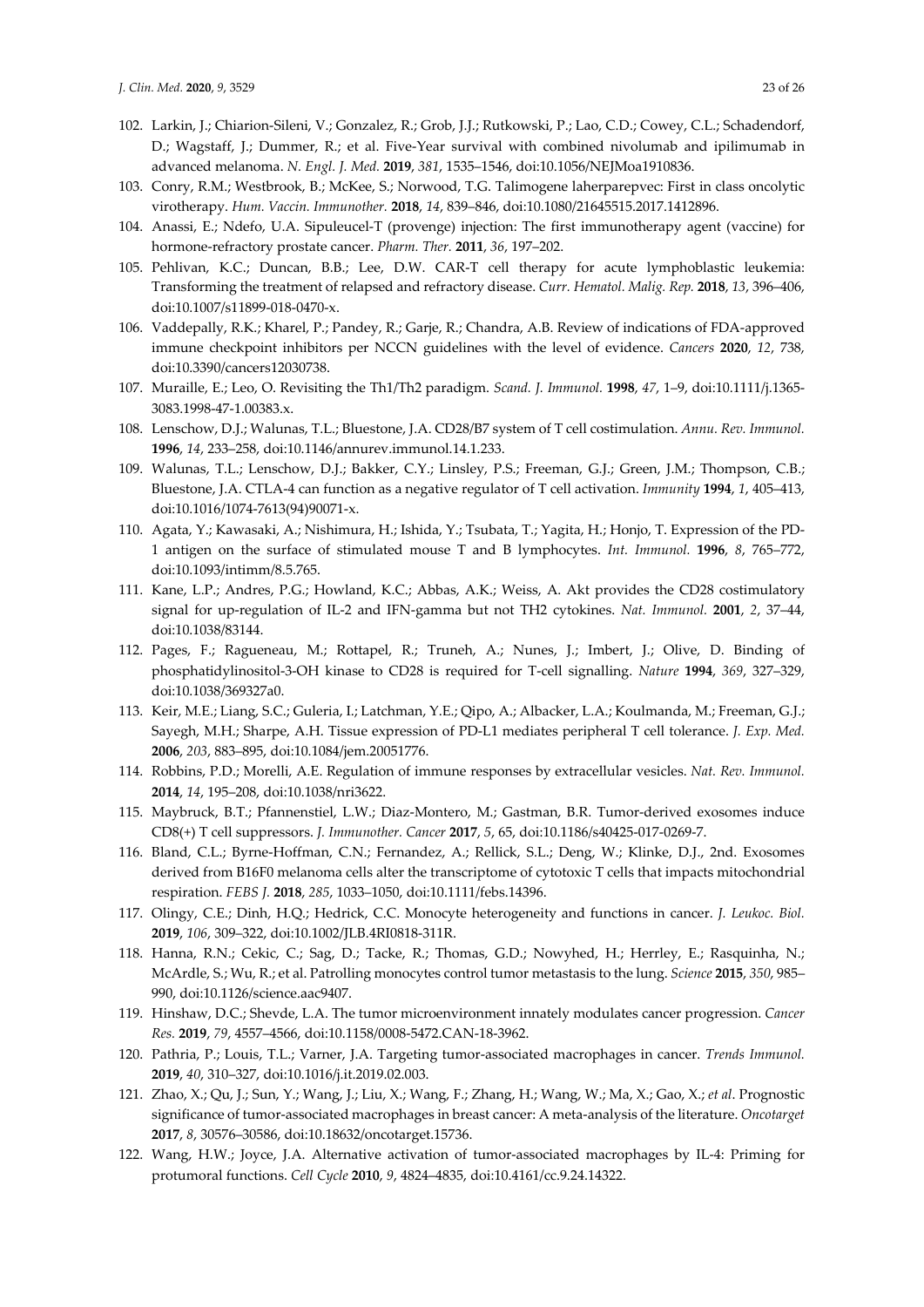- 123. Zheng, X.; Turkowski, K.; Mora, J.; Brune, B.; Seeger, W.; Weigert, A.; Savai, R. Redirecting tumorassociated macrophages to become tumoricidal effectors as a novel strategy for cancer therapy. *Oncotarget*  **2017**, *8*, 48436–48452, doi:10.18632/oncotarget.17061.
- 124. Plebanek, M.P.; Angeloni, N.L.; Vinokour, E.; Li, J.; Henkin, A.; Martinez-Marin, D.; Filleur, S.; Bhowmick, R.; Henkin, J.; Miller, S.D.; et al. Pre-metastatic cancer exosomes induce immune surveillance by patrolling monocytes at the metastatic niche. *Nat. Commun.* **2017**, *8*, 1319, doi:10.1038/s41467-017-01433-3.
- 125. Kanlikilicer, P.; Bayraktar, R.; Denizli, M.; Rashed, M.H.; Ivan, C.; Aslan, B.; Mitra, R.; Karagoz, K.; Bayraktar, E.; Zhang, X.; et al. Exosomal miRNA confers chemo resistance via targeting Cav1/p-gp/M2 type macrophage axis in ovarian cancer. *EBioMedicine* **2018**, *38*, 100–112, doi:10.1016/j.ebiom.2018.11.004.
- 126. Cooks, T.; Pateras, I.S.; Jenkins, L.M.; Patel, K.M.; Robles, A.I.; Morris, J.; Forshew, T.; Appella, E.; Gorgoulis, V.G.; Harris, C.C. Mutant p53 cancers reprogram macrophages to tumor supporting macrophages via exosomal miR-1246. *Nat. Commun.* **2018**, *9*, 771, doi:10.1038/s41467-018-03224-w.
- 127. Park, J.E.; Dutta, B.; Tse, S.W.; Gupta, N.; Tan, C.F.; Low, J.K.; Yeoh, K.W.; Kon, O.L.; Tam, J.P.; Sze, S.K. Hypoxia-induced tumor exosomes promote M2-like macrophage polarization of infiltrating myeloid cells and microRNA-mediated metabolic shift. *Oncogene* **2019**, *38*, 5158–5173, doi:10.1038/s41388-019-0782-x.
- 128. Binenbaum, Y.; Fridman, E.; Yaari, Z.; Milman, N.; Schroeder, A.; Ben David, G.; Shlomi, T.; Gil, Z. Transfer of miRNA in macrophage-derived exosomes induces drug resistance in pancreatic adenocarcinoma. *Cancer Res.* **2018**, *78*, 5287–5299, doi:10.1158/0008-5472.CAN-18-0124.
- 129. Challagundla, K.B.; Wise, P.M.; Neviani, P.; Chava, H.; Murtadha, M.; Xu, T.; Kennedy, R.; Ivan, C.; Zhang, X.; Vannini, I.; et al. Exosome-mediated transfer of microRNAs within the tumor microenvironment and neuroblastoma resistance to chemotherapy. *J. Natl. Cancer Inst.* **2015**, *107*, doi:10.1093/jnci/djv135.
- 130. Frank, A.C.; Ebersberger, S.; Fink, A.F.; Lampe, S.; Weigert, A.; Schmid, T.; Ebersberger, I.; Syed, S.N.; Brune, B. Apoptotic tumor cell-derived microRNA-375 uses CD36 to alter the tumor-associated macrophage phenotype. *Nat. Commun.* **2019**, *10*, 1135, doi:10.1038/s41467-019-08989-2.
- 131. Chen, X.; Ying, X.; Wang, X.; Wu, X.; Zhu, Q.; Wang, X. Exosomes derived from hypoxic epithelial ovarian cancer deliver microRNA-940 to induce macrophage M2 polarization. *Oncol. Rep.* **2017**, *38*, 522–528, doi:10.3892/or.2017.5697.
- 132. Gabrilovich, D.I.; Nagaraj, S. Myeloid-derived suppressor cells as regulators of the immune system. *Nat. Rev. Immunol.* **2009**, *9*, 162–174, doi:10.1038/nri2506.
- 133. Condamine, T.; Ramachandran, I.; Youn, J.I.; Gabrilovich, D.I. Regulation of tumor metastasis by myeloidderived suppressor cells. *Annu. Rev. Med.* **2015**, *66*, 97–110, doi:10.1146/annurev-med-051013-052304.
- 134. Guo, X.; Qiu, W.; Liu, Q.; Qian, M.; Wang, S.; Zhang, Z.; Gao, X.; Chen, Z.; Xue, H.; Li, G. Immunosuppressive effects of hypoxia-induced glioma exosomes through myeloid-derived suppressor cells via the miR-10a/Rora and miR-21/Pten Pathways. *Oncogene* **2018**, *37*, 4239–4259, doi:10.1038/s41388- 018-0261-9.
- 135. Guo, X.; Qiu, W.; Wang, J.; Liu, Q.; Qian, M.; Wang, S.; Zhang, Z.; Gao, X.; Chen, Z.; Guo, Q.; et al. Glioma exosomes mediate the expansion and function of myeloid-derived suppressor cells through microRNA-29a/Hbp1 and microRNA-92a/Prkar1a pathways. *Int. J. Cancer* **2019**, *144*, 3111–3126, doi:10.1002/ijc.32052.
- 136. Langers, I.; Renoux, V.M.; Thiry, M.; Delvenne, P.; Jacobs, N. Natural killer cells: Role in local tumor growth and metastasis. *Biologics* **2012**, *6*, 73–82, doi:10.2147/BTT.S23976.
- 137. Imai, K.; Matsuyama, S.; Miyake, S.; Suga, K.; Nakachi, K. Natural cytotoxic activity of peripheral-blood lymphocytes and cancer incidence: An 11-year follow-up study of a general population. *Lancet* **2000**, *356*, 1795–1799, doi:10.1016/S0140-6736(00)03231-1.
- 138. Maurer, S.; Kropp, K.N.; Klein, G.; Steinle, A.; Haen, S.P.; Walz, J.S.; Hinterleitner, C.; Marklin, M.; Kopp, H.G.; Salih, H.R. Platelet-mediated shedding of NKG2D ligands impairs NK cell immune-surveillance of tumor cells. *Oncoimmunology* **2018**, *7*, e1364827, doi:10.1080/2162402X.2017.1364827.
- 139. Neviani, P.; Wise, P.M.; Murtadha, M.; Liu, C.W.; Wu, C.H.; Jong, A.Y.; Seeger, R.C.; Fabbri, M. Natural killer-derived exosomal miR-186 inhibits neuroblastoma growth and immune escape mechanisms. *Cancer Res.* **2019**, *79*, 1151–1164, doi:10.1158/0008-5472.CAN-18-0779.
- 140. Collin, M.; Bigley, V. Human dendritic cell subsets: An update. *Immunology* **2018**, *154*, 3–20, doi:10.1111/imm.12888.
- 141. Chaput, N.; Conforti, R.; Viaud, S.; Spatz, A.; Zitvogel, L. The Janus face of dendritic cells in cancer. *Oncogene* **2008**, *27*, 5920–5931, doi:10.1038/onc.2008.270.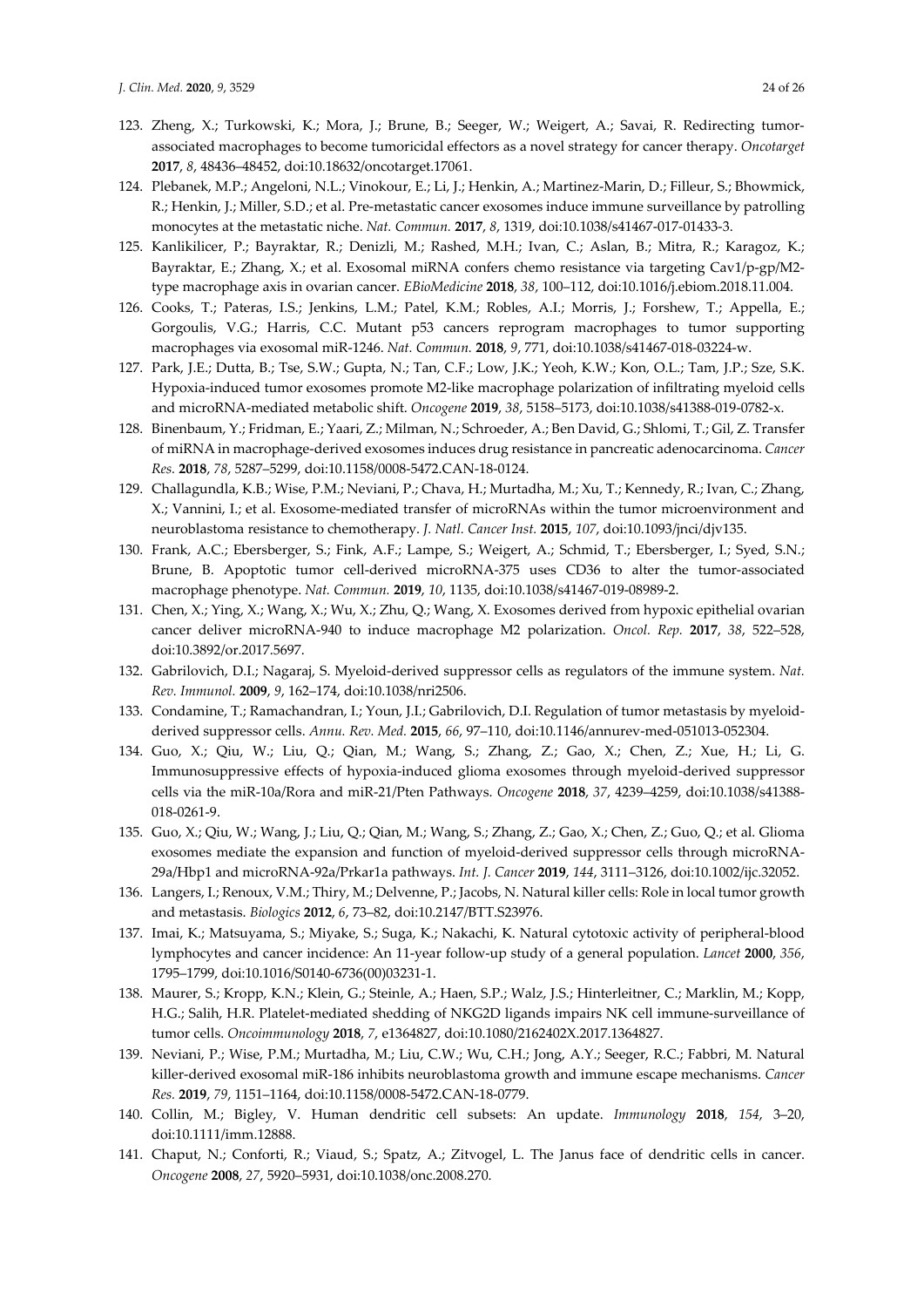- 142. Aspord, C.; Pedroza-Gonzalez, A.; Gallegos, M.; Tindle, S.; Burton, E.C.; Su, D.; Marches, F.; Banchereau, J.; Palucka, A.K. Breast cancer instructs dendritic cells to prime interleukin 13-secreting CD4+ T cells that facilitate tumor development. *J. Exp. Med.* **2007**, *204*, 1037–1047, doi:10.1084/jem.20061120.
- 143. Zhou, M.; Chen, J.; Zhou, L.; Chen, W.; Ding, G.; Cao, L. Pancreatic cancer derived exosomes regulate the expression of TLR4 in dendritic cells via miR-203. *Cell Immunol.* **2014**, *292*, 65–69, doi:10.1016/j.cellimm.2014.09.004.
- 144. Zahalka, A.H.; Arnal-Estape, A.; Maryanovich, M.; Nakahara, F.; Cruz, C.D.; Finley, L.W.S.; Frenette, P.S. Adrenergic nerves activate an angio-metabolic switch in prostate cancer. *Science* **2017**, *358*, 321–326, doi:10.1126/science.aah5072.
- 145. Mo, R.J.; Han, Z.D.; Liang, Y.K.; Ye, J.H.; Wu, S.L.; Lin, S.X.; Zhang, Y.Q.; Song, S.D.; Jiang, F.N.; Zhong, W.D.; et al. Expression of PD-L1 in tumor-associated nerves correlates with reduced CD8(+) tumorassociated lymphocytes and poor prognosis in prostate cancer. *Int. J. Cancer* **2019**, *144*, 3099–3110, doi:10.1002/ijc.32061.
- 146. Cavel, O.; Shomron, O.; Shabtay, A.; Vital, J.; Trejo-Leider, L.; Weizman, N.; Krelin, Y.; Fong, Y.; Wong, R.J.; Amit, M.; et al. Endoneurial macrophages induce perineural invasion of pancreatic cancer cells by secretion of GDNF and activation of RET tyrosine kinase receptor. *Cancer Res.* **2012**, *72*, 5733–5743, doi:10.1158/0008- 5472.CAN-12-0764.
- 147. Yang, M.W.; Tao, L.Y.; Jiang, Y.S.; Yang, J.Y.; Huo, Y.M.; Liu, D.J.; Li, J.; Fu, X.L.; He, R.; Lin, C.; et al. Perineural invasion reprograms the immune microenvironment through cholinergic signaling in pancreatic ductal adenocarcinoma. *Cancer Res.* **2020**, *80*, 1991–2003, doi:10.1158/0008-5472.CAN-19-2689.
- 148. Amit, M.; Na'ara, S.; Leider-Trejo, L.; Binenbaum, Y.; Kulish, N.; Fridman, E.; Shabtai-Orbach, A.; Wong, R.J.; Gil, Z. Upregulation of RET induces perineurial invasion of pancreatic adenocarcinoma. *Oncogene*  **2017**, *36*, 3232–3239, doi:10.1038/onc.2016.483.
- 149. Simeoli, R.; Montague, K.; Jones, H.R.; Castaldi, L.; Chambers, D.; Kelleher, J.H.; Vacca, V.; Pitcher, T.; Grist, J.; Al-Ahdal, H.; et al. Exosomal cargo including microRNA regulates sensory neuron to macrophage communication after nerve trauma. *Nat. Commun.* **2017**, *8*, 1778, doi:10.1038/s41467-017-01841-5.
- 150. Frick, L.R.; Arcos, M.L.; Rapanelli, M.; Zappia, M.P.; Brocco, M.; Mongini, C.; Genaro, A.M.; Cremaschi, G.A. Chronic restraint stress impairs T-cell immunity and promotes tumor progression in mice. *Stress* **2009**, *12*, 134–143, doi:10.1080/10253890802137437.
- 151. Estrada, L.D.; Agac, D.; Farrar, J.D. Sympathetic neural signaling via the beta2-adrenergic receptor suppresses T-cell receptor-mediated human and mouse CD8(+) T-cell effector function. *Eur. J. Immunol.*  **2016**, *46*, 1948–1958, doi:10.1002/eji.201646395.
- 152. Daher, C.; Vimeux, L.; Stoeva, R.; Peranzoni, E.; Bismuth, G.; Wieduwild, E.; Lucas, B.; Donnadieu, E.; Bercovici, N.; Trautmann, A.; et al. Blockade of beta-adrenergic receptors improves CD8(+) T-cell priming and cancer vaccine efficacy. *Cancer Immunol. Res.* **2019**, *7*, 1849–1863, doi:10.1158/2326-6066.CIR-18-0833.
- 153. Mohammadpour, H.; MacDonald, C.R.; Qiao, G.; Chen, M.; Dong, B.; Hylander, B.L.; McCarthy, P.L.; Abrams, S.I.; Repasky, E.A. beta2 adrenergic receptor-mediated signaling regulates the immunosuppressive potential of myeloid-derived suppressor cells. *J. Clin. Investig.* **2019**, *129*, 5537–5552, doi:10.1172/JCI129502.
- 154. Araujo, L.P.; Maricato, J.T.; Guereschi, M.G.; Takenaka, M.C.; Nascimento, V.M.; de Melo, F.M.; Quintana, F.J.; Brum, P.C.; Basso, A.S. The sympathetic nervous system mitigates CNS autoimmunity via beta2 adrenergic receptor signaling in immune cells. *Cell Rep.* **2019**, *28*, 3120–3130.e3125, doi:10.1016/j.celrep.2019.08.042.
- 155. Cheng, Y.; Tang, X.Y.; Li, Y.X.; Zhao, D.D.; Cao, Q.H.; Wu, H.X.; Yang, H.B.; Hao, K.; Yang, Y. Depression-Induced Neuropeptide Y Secretion promotes prostate cancer growth by recruiting myeloid cells. *Clin. Cancer Res.* **2019**, *25*, 2621–2632, doi:10.1158/1078-0432.CCR-18-2912.
- 156. Chida, Y.; Hamer, M.; Wardle, J.; Steptoe, A. Do stress-related psychosocial factors contribute to cancer incidence and survival? *Nat. Clin. Pract. Oncol.* **2008**, *5*, 466–475, doi:10.1038/ncponc1134.
- 157. Dragomir, M.; Chen, B.; Fu, X.; Calin, G.A. Key questions about the checkpoint blockade-are microRNAs an answer? *Cancer Biol. Med.* **2018**, *15*, 103–115, doi:10.20892/j.issn.2095-3941.2018.0006.
- 158. Bapat, A.A.; Munoz, R.M.; Von Hoff, D.D.; Han, H. Blocking nerve growth factor signaling reduces the neural invasion potential of pancreatic cancer cells. *PLoS ONE* **2016**, *11*, e0165586, doi:10.1371/journal.pone.0165586.